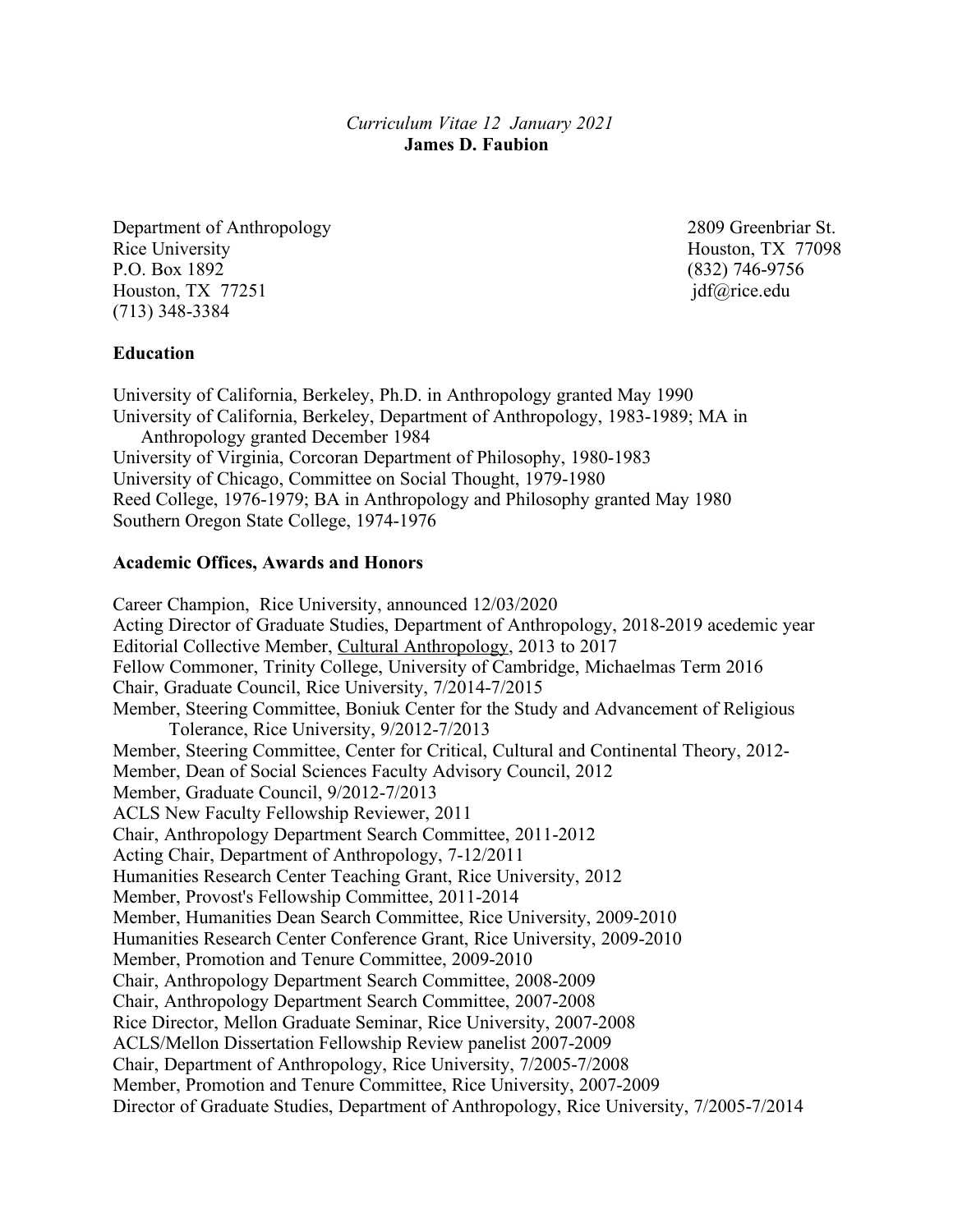#### **Academic Offices, Awards and Honors (continued)**

Chair, Graduate Council, Rice University, 7/2005-7/2007 Who's Who among America's Teachers, 2005 Rice University Center for the Study of Cultures Conference Support Grant, 2005 Member, Steering Committee of the Boniuk Center for the Study of Religion and Tolerance, Rice University, 2004-2005 Acting Chair, Department of Anthropology, Rice University, 8/2004 to 7/2005 Member, Committee on Education, Rice University, 9/2004-2006 Member, Graduate Council, Rice University, 9/2004 to 7/2005 Co-director of Graduate Studies, Department of Anthropology, Rice University, 7/2003-6/2005 Member, President's Council on Gay, Lesbian, Bisexual and Transgender Issues, Rice University 11/2002-2009 Member, Committee on Examinations and Standing, Rice University, 08/2002 to 8/7/2004 Chair, President's Lecture Series, Rice University, 08/2001-05/2003 Advisory Council Member, New Modernisms III (conference of the Modern Studies Association), Rice University, 2001 Rice University Graduate Student Association Teaching and Mentoring Award, 1999 Board member, Rice University Graduate Student Teaching Task Force, 1999 Board member, Rice University Center for the Study of Cultures, 1997-1999 Senator, Rice University chapter of Phi Beta Kappa, 1997-1999 Rice University Center for the Study of Cultures Conference Grant, 1997 Steering Committee member, Rice University Feminist Reading Group, 1996-1998 Rice University Summer Grant, 1996 Rice University Center for the Study of Institutions and Values Research Grant, March 1996 Rice University Summer Grant, 1995 Rice University Summer Grant, 1994 President, Reed College chapter of Phi Beta Kappa, 1992 Secretary, Reed College chapter of Phi Beta Kappa, 1991 Chancellor's Dissertation-year Fellowship, University of California, Berkeley, 1988-1989 ITT International Fellowship for Greece, 1986-1987 Berkeley Fellowship, University of California, Berkeley, 1983-1986 President's Fellowship, University of Virginia, 1980-1983 DuPont Fellowship, University of Virginia, 1980-1982 University Scholarship, University of Chicago, 1979-1980 Election to Phi Beta Kappa, Reed College, 1980 E. W. Rowland Scholarship, Reed College, 1978-1979 W. S. Stout Scholarship, Reed College, 1977-1978

# **Teaching and Research Appointments**

Radoslav Tsanoff Chair in Civic Affairs, 2014 to present Faculty Affiliate, Department of English, Rice University, 2015 to present Faculty Affiliate, Department of Religious Studies, Rice University, 2014 to present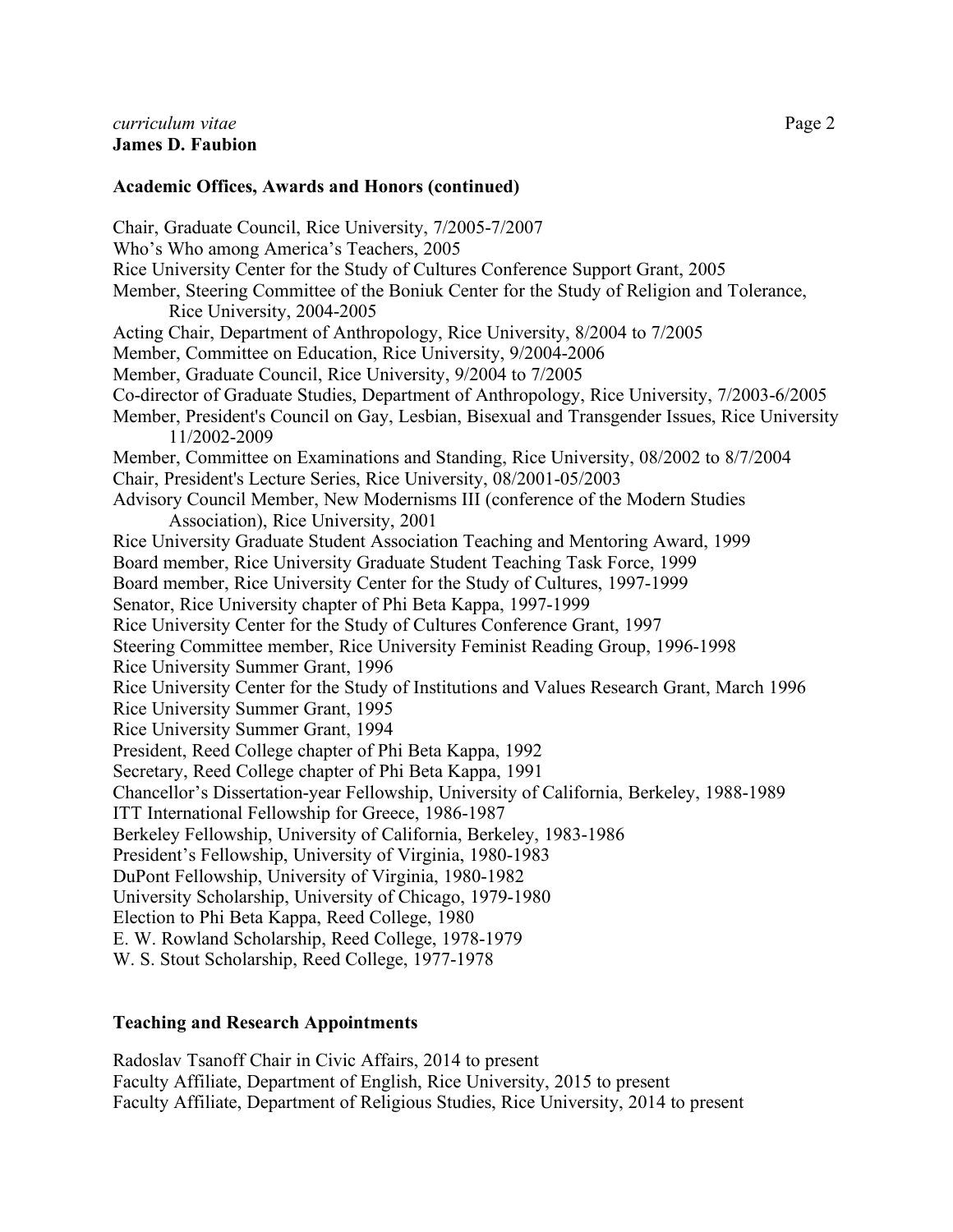# **Teaching and Research Appointments (continued)**

Professor of Anthropology, Rice University, July 2002 to present Associate Professor of Anthropology, Rice University, July 1997 to June 2002 Assistant Professor of Anthropology, Rice University, Fall 1993-Spring 1997 Visiting Assistant Professor of Anthropology and Humanities, Reed College, 1990-93 Visiting Assistant Professor of Anthropology, Reed College, Spring 1990 Research Assistant, French Studies Program, U.C., Berkeley, Summer and Fall 1988 Teaching Assistant, Anthropology and Philosophy, U.C., Berkeley, Spring 1988 Grader, Political Anthropology, U.C., Berkeley, Spring 1986 Teaching Assistant, Political Philosophy, University of Virginia, Spring 1983 Grader, Introduction to Metaphysics, University of Virginia, Spring 1983 Teaching Assistant, Introduction to Political Philosophy, University of Virginia, Fall 1982 Research Assistant, Institute of Law and Psychiatry, University of Virginia, Spring, 1982 Grader, German Intellectual History, University of Virginia, Spring 1982 Grader, Modern German Intellectual History, University of Virginia Fall 1981

#### **Areas of Specialization**

Ancient Greek society and culture; modern Greek society and culture; the ethnology of the Circum-Mediterranean; the anthropology of Europe; anthropology and philosophy; the anthropology of ethics; modernization and modernity; social movements; millennialism; social and cultural thought; kinship; research design; the thought and career of Michel Foucault; the temporal imagination; contemporary modalities of governance

# **Courses Taught (1990-2020)**

Analyzing Practice: From Aristotle to Bourdieu, de Certeau, and Foucault Anthropological Directions from the Second World War to the Present Anthropology of Ethics Anthropology of the Circum-Mediterranean Anthropology of the Historical Imagination Becoming a Doctor City/Culture: Theories and Ethnographies of the Urban, Suburban, and Post-Urban Classical Social Theory Core Concepts in Anthropology Collaborative Scientific Research Cultural Theory and Anthropological Research Culture Is Good to Think: The Conceptual Lexicon of Cultural and Social Analysis Graduate Proseminar in Social-Cultural Anthropology Historical Anthropologies of Religion History and Anthropology History of Anthropological Ideas Introduction to Social and Cultural Anthropology Introduction to the Humanities: Archaic and Classical Greece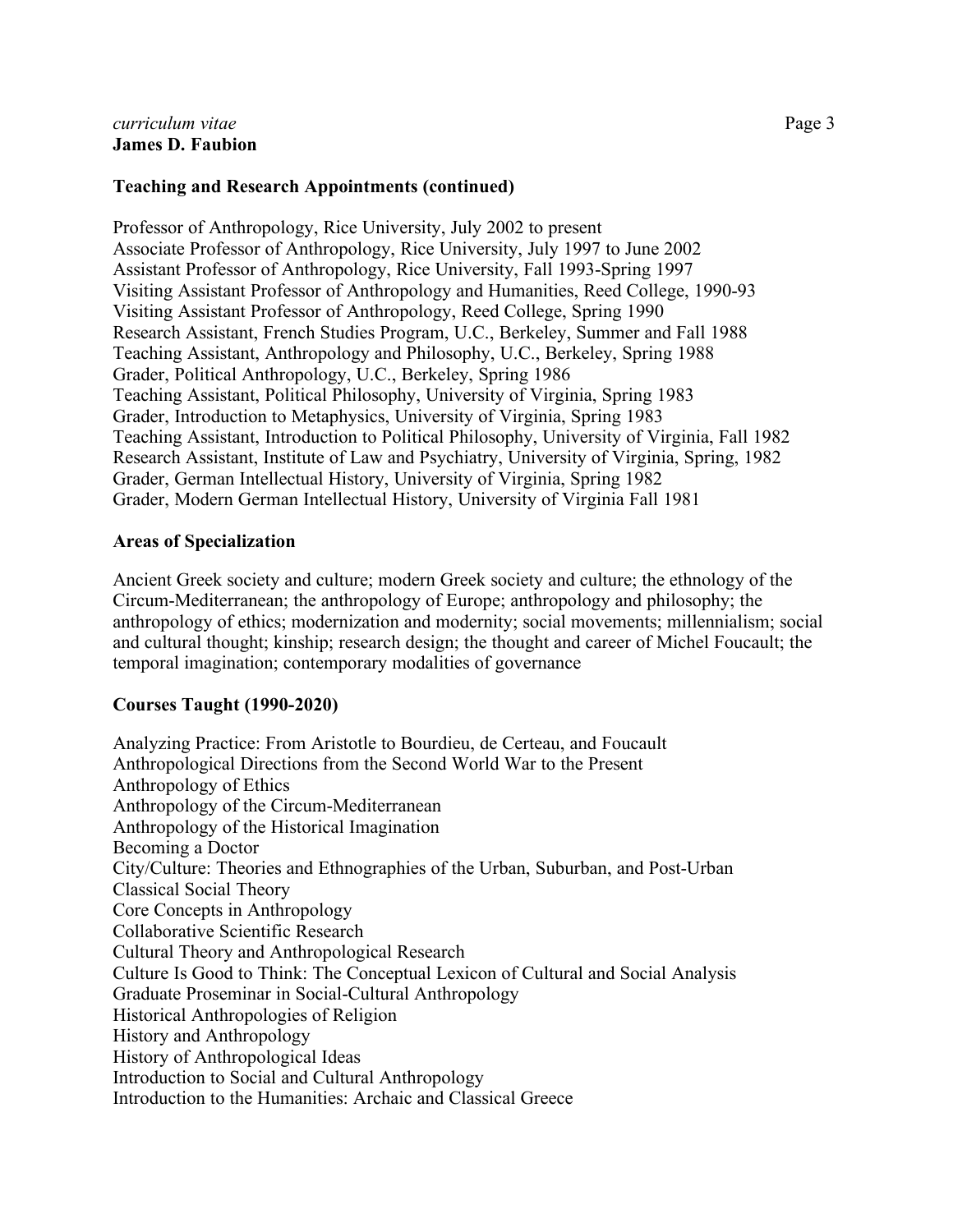#### Introduction to the Humanities: From Rome to the Late Medieval Period *curriculum vitae* Page 4 **James D. Faubion**

#### **Courses Taught (1990-2020, continued)**

Modern Ethnography and the Ethnography of Modernity Political Anthropology Self, Sex, and Society in Ancient Greece The U.S. as a Foreign Country Theories of Modernity and Postmodernity Topics in the Anthropology of Europe: Gender, Church, Nation

#### **Courses Slated (2021)**

The Rise and Fall of Structuralism (The Center for Cultural Studies, Delphi, Greece, 13-26 June)

#### **Graduate Committees**

*Ph.D. Supervisor or Co-supervisor (in the department of anthropology, Rice University, unless otherwise noted)*

Ala Alazzeh; Michael Adair-Kriz; Othon Alexandrakis; Carolyn Babula; Jamila Bargach; Casper Bendixsen; Svetlana Borodina; Nicole Payne Carelock; Timothy Chryssikos; Lina Dib; Trevor Durbin; Nessette Falu; Enoch Ghabedesin (Department of Religion, Rice University); Victor Giménez-Aliaga; Yi Jia (Department of Religion, Rice University); Lamia Karim; Ricardo Lima; Ian Lowrie; Aimee Placas; Anthony Potocziak; Elitza Ranova; Laura Resendez; Ayla Samli; Eliot Storer; Maria Vidart; Nathanael Vlachos; Ana Wandless; Jing Wang; Yifan Wang; Adam Webb-Orenstein; Daniel White; Helena Zeweri; Qin Zhang

#### *Ph.D. Committee Member (in the Department of Anthropology, Rice University, unless otherwise noted)*

Alexander Adkins (Department of English, Rice University); Torin Alexander (Depsartment of Religion, Rice University); Andrea Aureli; Tatiana Bajuk; Cecilia Balli; Ekaterina Belousova; Carolyn Earle Billingsley (Department of History, Rice University); Lisa Breglia; Stanford Carpenter; Melissa Cefkin; Lindsey Chappell (Department of English, Rice University); Jae Chung; Denise Coleman; Nityanand Deckha; Tara Drevet; Christopher Driscoll (Department of Religion, Rice University); Alexei Elfimov; Andrea Frolic; Laurel George; Enoch Ghabedesin Abby Goode (Department of English, Rice University); Stella Grigorian; Michael Griffiths (Department of English, Riced University); Laura Helper-Ferris; Maria Theresa Hernandez; Jamer Hunt; Andrea Jain (Department of Religion, Rice University); Bradley Johnson (Department of English, Rice University); Jason Jeffries (Department of Religion, Rice University); Ebru Kayaalp; Phillip Kelleher (Department of Art History, Rice University); Mayanna Lahsen; Marcel LaFlamme; Daniel Levine (Department of Religion, Rice University); Jessica Lockrem; Scott Lukas; Rebecca Gimbel Mantel; Partick McKearney (Department of Anthropology, University of Cambridge); Nahjal Nacify; Victor Nardo, now Ekka (Department of Religion, Rice University); Mary Ann O'Donnell; Anne Parker (Department of Religious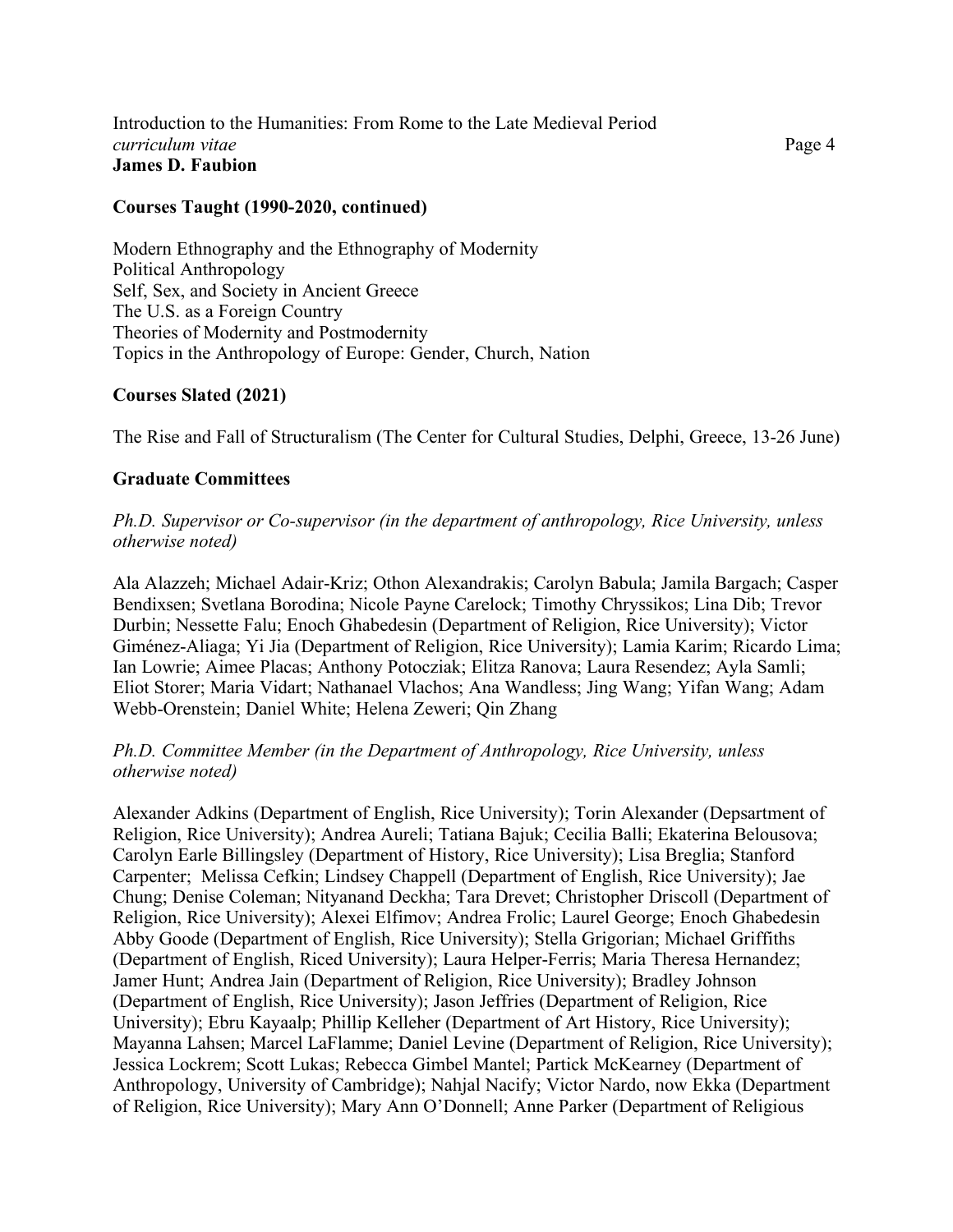# **James D. Faubion**

*curriculum vitae* Page 5

#### **Graduate Committees (continued)**

Studies, Rice University); Stacey Pereira; Kristin Peterson; Michael Powell; Timothy Quinn; Deepa Reddy; Waleed Rikab (Department of Religion, Rice University); Karen Rosenthal (Department of English, Rice University); Erkan Saka; Rachel Schneider (Department of Religion, Rice University); Pamela Smart; Kyle Smith (Department of Religion, Rice University); Maria Stalford (Department of Anthropology, Harvard University); Eliot Storer; Tish Stringer; Thomas Symmes (Department of Religion, Rice University); Jeff Tobin; Ellie Vainker; Sylvia van Ziegert; Santiago Villaveces-Izquierdo; Eliza Wiliamson; Drew Winter; Timothy Wood

#### *M.A. Supervisor*

Janice Orlando; Amanda Randall

**n.b.** the supervision of or service as a committe member of undergraduate honor's theses is not reported

# **Publications – Monographs and Edited Volumes**

(with Dominic Boyer and George Marcus) (editor) Theory Is More Than It Used to Be. Ithaca: Cornell University Press, 2015.

- (editor) Foucault Now: Current Perspectives in Foucault Studies. Oxford: Polity Press, 2014.
- An Anthropology of Ethics. Cambridge: Cambridge University Press, 2011.
- (with George Marcus) (editor) Fieldwork Is Not What It Used to Be: Learning Anthropology's Method in a Time of Transition. Ithaca: Cornell University, 2008.

(with George Marcus, Paul Rabinow and Tobias Rees) Designs for an Anthropology of the Contemporary. Durham: Duke University Press, 2008.

- The Shadows and Lights of Waco: Millennialism Today. Princeton: Princeton University Press, 2001.
- (editor) The Ethics of Kinship: Ethnographic Inquiries. Lanham, MD: Roman and Littlefield, 2001.
- (editor) Essential Works of Michel Foucault. Volume 3: Power. Series editor, Paul Rabinow. Introduction by Colin Gordon. New York: The New Press, 2000.
- (editor) Essential Works of Michel Foucault. Volume 2: Aesthetics, Methodology, Epistemology. Series editor, Paul Rabinow. New York: The New Press, 1998.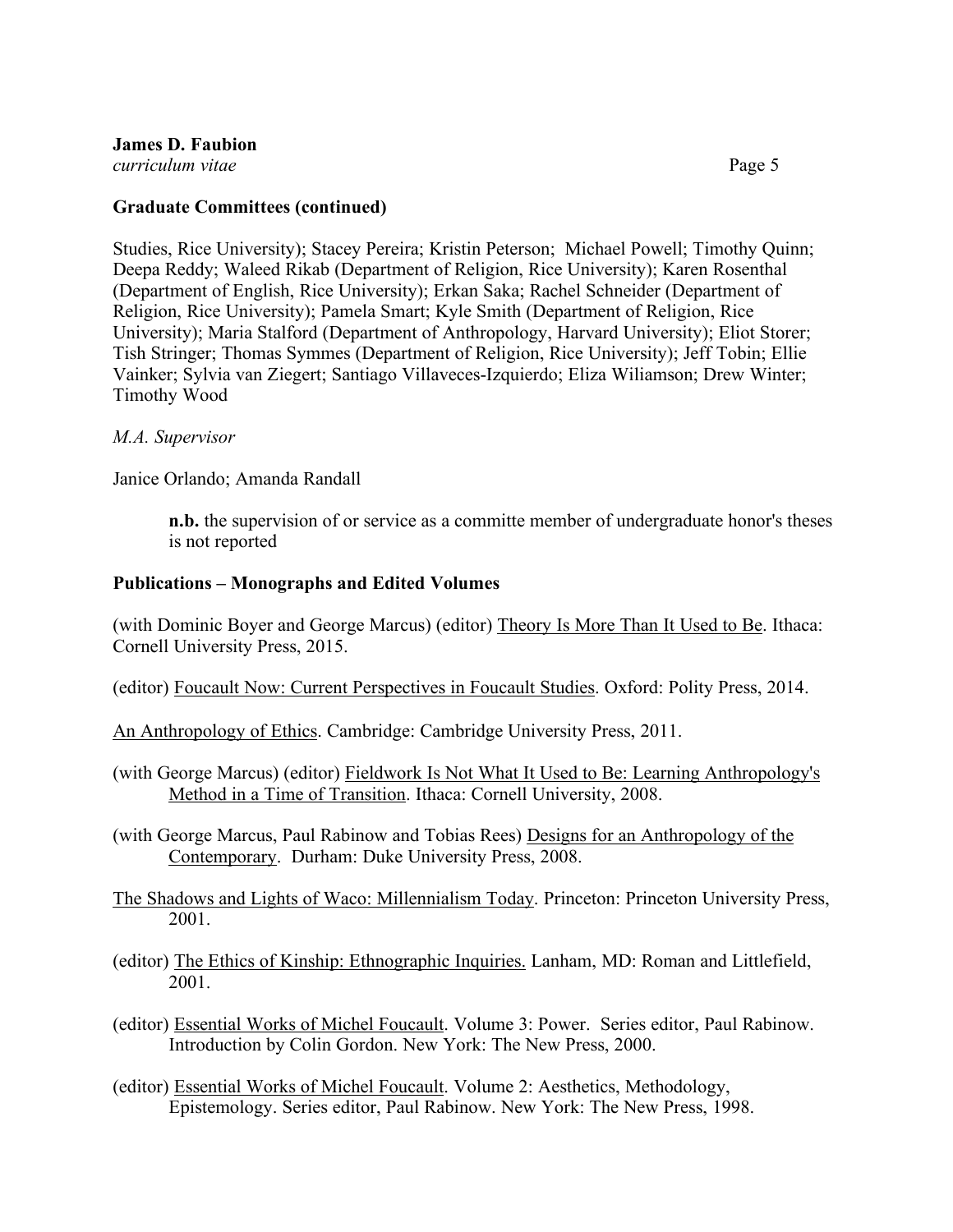**James D. Faubion**

*curriculum vitae* Page 6

# **Publications – Monographs and Edited Volumes (cintinued)**

(editor) Rethinking the Subject: An Anthology of Contemporary European Social Thought. Boulder: Westview Press, 1995. Translation into the Turkish, 2014.

Modern Greek Lessons: A Primer in Historical Constructivism. Princeton: Princeton University Press, 1993.

# **Publications – Special Journal Issues**

(editor), "HAU Forum: On the Anthropology of the Contemporary," Hau: A Journal of Ethnographic Theory 6: (Fall 2016): 1-58.

(with Eugenia Georges and Gonda Van Steen) (editor) "Greece is Burning." Hot Spots. Cultural Anthropology website, 21 April 2016, http://www.culanth.org/fieldsights/865-greece-isburning

# **Publications – Journal Articles and Book Chapters in Preparation**

"Wounds: On the Poetics and Socioaesthetics of Constantine Cavafy's 'The Bandaged Shoulder'"

"Timber! Or, When the Northern Spotted Owl Became a Hot Topic"

# **Publications – Journal Articles and Book Chapters**

- "On Ethical Pedagogies," in The Cambridge Handbook of the Anthropology of Ethics and Morality, edited by James Laidlaw. U of Cambridge Press, forthcoming.
- "Of Uncertainty, Sophiology and Contemporary Governance: Zen and the Art of Scenario Planning," in Capturing the Ineffable: An Anthropology of Wisdom, edited by Philip Kao and Joseph Alter, Toronto: University of Toronto Press, 2020, pp. 155-78.

"On Parabiopolitical Reason." Anthropological Theory 18:4 (2018): 1-19.

"On the Character of Character." Social Anthropoloy/Anthropologie Sociale 26:2 (2018): 168- 181.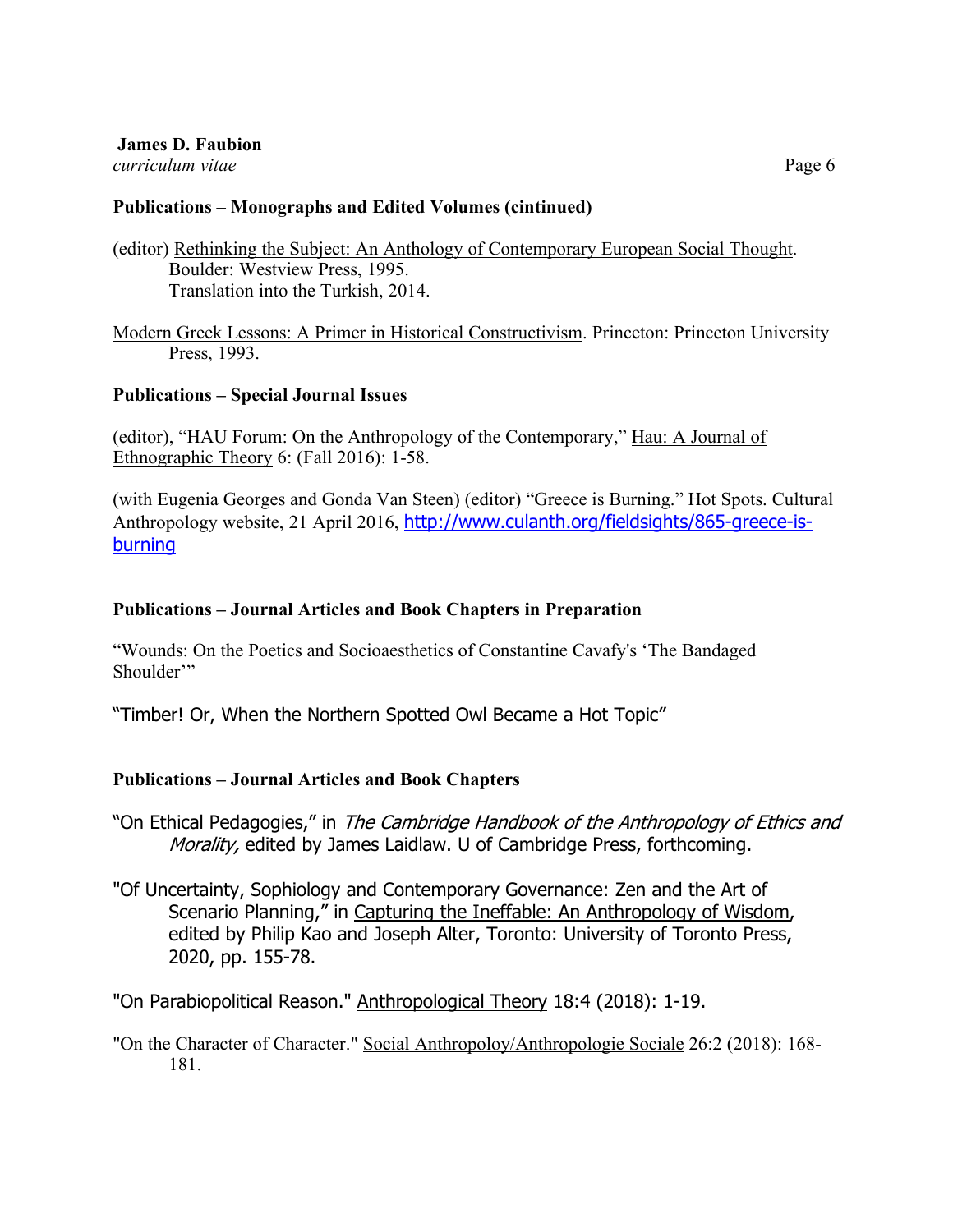- "Introduction," in "HAU Forum: On the Anthropology of the Contemporary," HAU: Journal of Ethnographic Theory 6:1 (Fall 2016): 372-73.
- "Foucault's Genealogy of Ethics," in A Companion to Moral Anthropology, edited by Didier Fassin. New York: Wiley, 2012, pp. 67-84.

# *curriculum vitae* Page 7 **James D. Faubion**

#### **Publications – Journal Articles and Book Chapters (continued)**

- "From the Ethical to the Themitical (and Back): Groundwork for an Anthropology of Ethics," in Ordinary Ethics, edited by Michael Lambek. New York: Fordham University Press, 2011, pp. 84-101.
- (with Ian Lowrie), "The Anthropology of Religion: An Overview," in Religion. Social Religion: Macmillan Interdisciplinary Handbooks, edited by Jeffrey J. Kripal, Independence, KY: Cengage Learning, 2016. Pp. n.a.
- "On Programmatics," in Theory Is More Than It Used to Be, edited by Dominic Boyer, James D. Faubion and George E. Marcus, Ithaca: Cornell University Press, 2015, pp. 46-56.
- "Introduction: The Use of Foucault," in Foucault Now: Current Perspectives in Foucault Studies, edited by James D. Faubion. Oxford: Polity Press, 2014, pp. 1-20.
- "Constantine Cavafy: Parrhesiast and Conjurer," in Foucault Now: Current Perspectives in Foucault Studies, edited by James D. Faubion, Oxford: Polity Press, 2014, pp. 225-42.
- "In Search of the Greek Modern: Letter to a Friend," in Writing in the Field: Festschrift for Stephen Tyler, edited by Ivo Strecker. New York: Berghahn Books, 2013, pp. n.a.
- "The Subject That is Not One: On the Ethical Paradoxes of the Mystic." Anthropological Theory 13 (December 2013): 287-307.
- "Foucault's Ontology and Epistemology of Ethics," in A Foucault Companion, edited by Timothy O'Leary. New York: Wiley, 2013, pp. 493-509.
- "In Passing: Cavafy and the Theoretico-poetics of Liminality," in Imagination and Logos: Essays on C. P. Cavafy, edited by Panagiotis Roilos. Cambridge, Mass.: Harvard University Press, 2010, pp. 1-29.
- "The Ethics of Fieldwork as an Ethics of Connectivity or, The Good Anthropologist (Isn't What She Used to Be)," in Fieldwork: Is Not What It Used to Be: Anthropological Methods in Transition, edited by James. D. Faubion and George E. Marcus. Ithaca: Cornell University Press, 2008, pp. 145-166.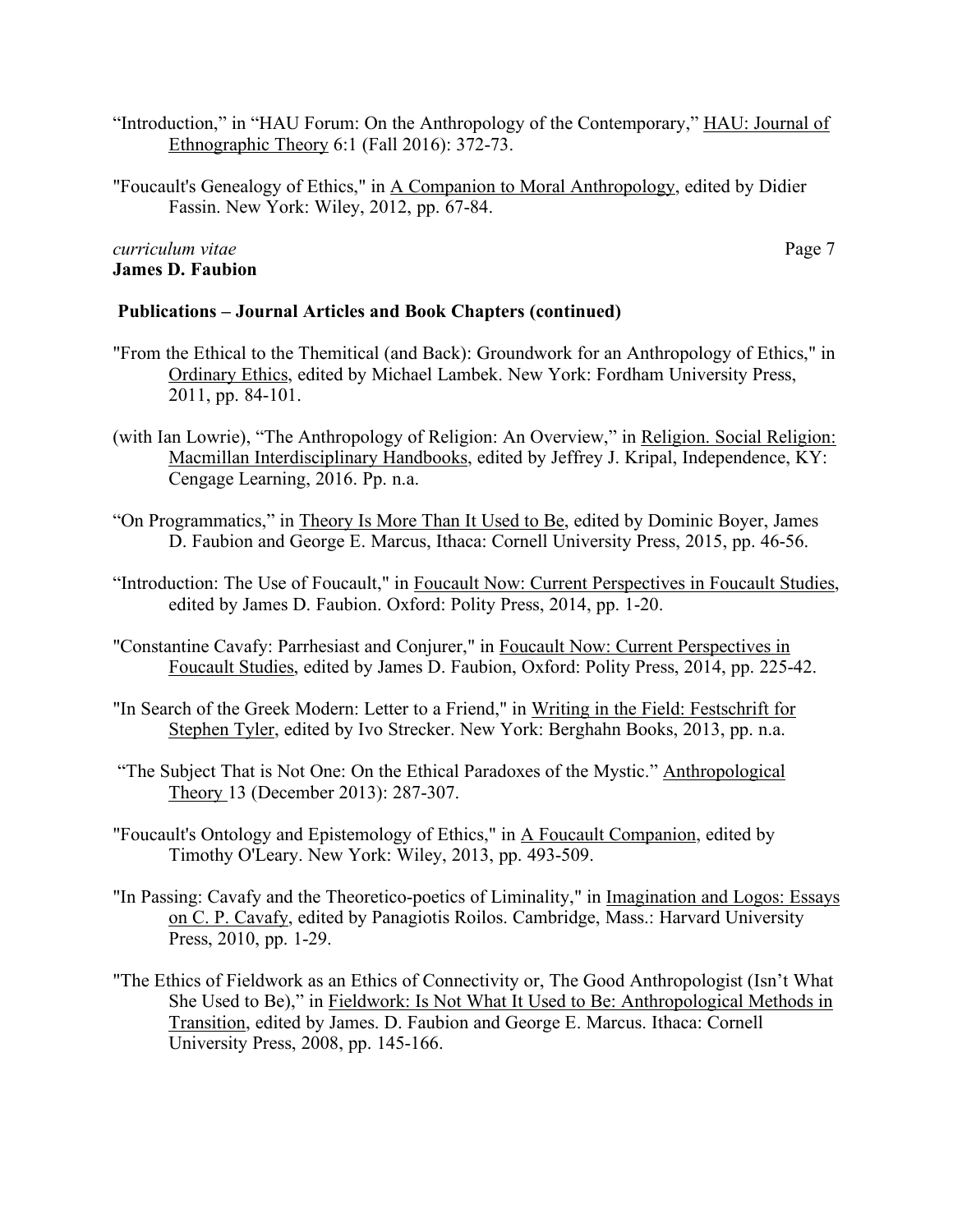- "Homo Absconditus: Lévi-Strauss and Foucault," in Radiations of a Savage Mind: The Anthropology of Claude Lévi-Strauss, edited by Michael Kauppert et al. New York: Berghahn Books, 2008, pp. 81-97. In German.
- "Heterotopia: An Ecology," in Heterotopia and the City, edited by Michiel Dehaene and Lieven De Cauter. London: Routledge, 2008, pp. 31-39.

#### *curriculum vitae* Page 8 **James D. Faubion**

# **Publications – Journal Articles and Book Chapters (continued)**

- (with George Marcus) "Constructionism in Anthropology," in Handbook of Constructionist Research, edited by James Holstein and Jay Gubrium. New York: Guilford Publications, 2008, pp. 67-84.
- (with Jennifer A. Hamilton) "Sumptuary Kinship," Anthropological Quarterly 80:3 (Fall 2007): 533-59.
- "Paranomics: On the Semiotics of Sacral Action," in Christian Ritual and the Limits of Meaning, edited by Matthew Engelke and Matthew Tomlinson. Oxford: Berghahn Books, 2006, pp. 189-209.
- "General Introduction," in Foucault, Michel, Death and the Labyrinth: The World of Raymond Roussel. Revised edition. London: Continuum, 2004, pp. vii-xvii.
- "Cavafy/Cavafy: Toward the Principles of a Transcultural Sociology of Minor Literature." Modern Greek Studies (Australia and New Zealand), v. 11/12 (2003/2004), pp. 40-65.
- "Religion, Violence, and the Vitalistic Economy," Anthropological Quarterly 76:1(Winter 2003): 71-85.
- "Toward an Anthropology of Ethics: Foucault and the Pedagogies of Autopoiesis," in The Ethical, edited by Edith Wyschogrod and Gerald McKenny. London: Blackwell Publishers, 2002. Reprint of 2001 article.
- "Toward an Anthropology of Ethics: Foucault and the Pedagogies of Autopoiesis," Representations 74 (Spring 2001) Special Issue: Philosophies in Time, pp. 83-104.
- "Currents of Cultural Fieldwork," in The Handbook of Ethnography, edited by Paul Atkinson, Amanda Coffey, Sara Delamont, John Lofland, and Lyn Lofland. New York: Sage, 2001, pp. 39-59.
- "Documenter l'apocalypse: les médias, le prémillenairisme et les risques de la mimésis." Quaderni: une revue de la communication 42 (2000).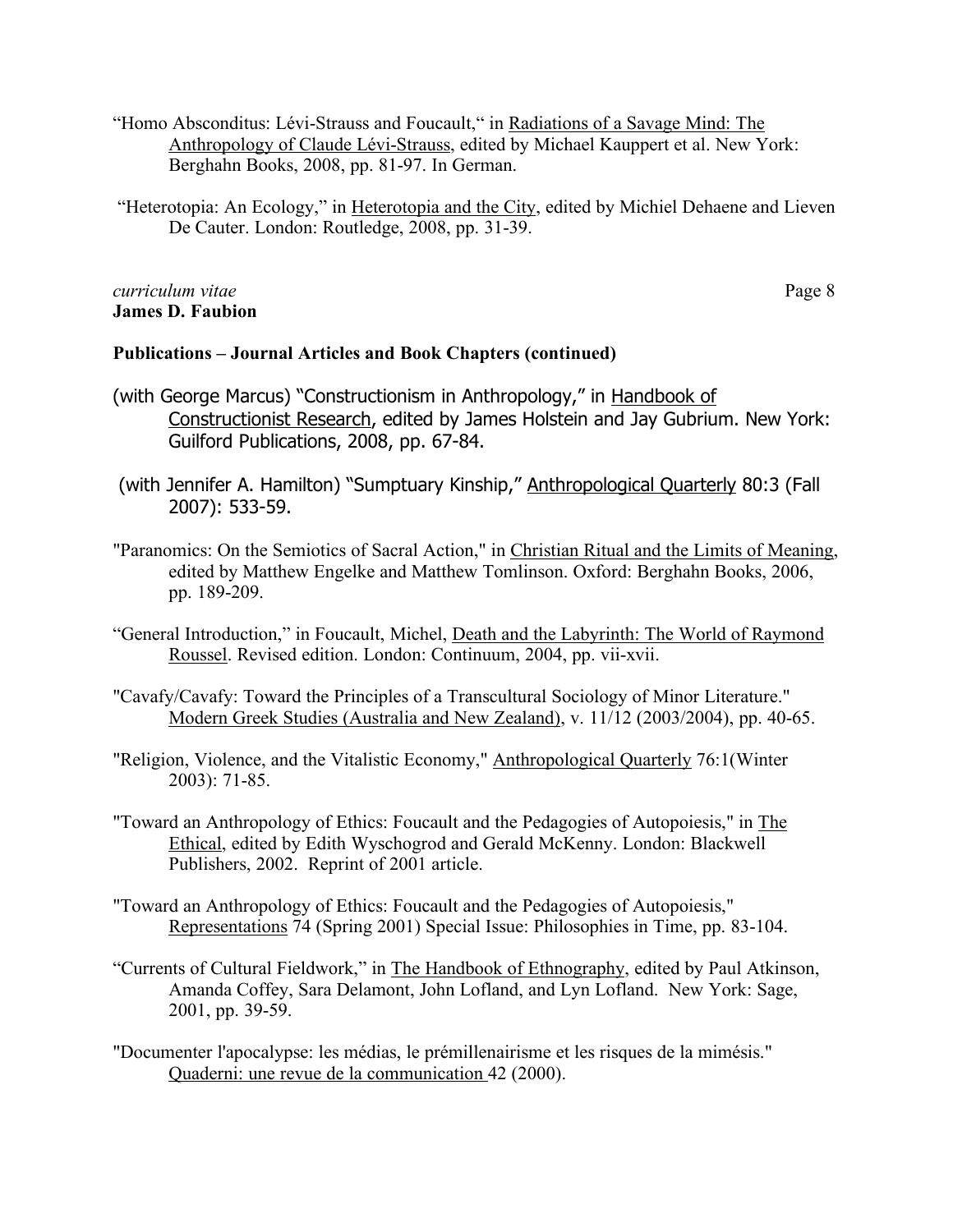- "Hieros Gamos: Typology and the Fate of Passion," Postmodern Culture 10:3(2000) @http://muse.jhu.edu/journals/pmc/v010/10.3faubion.html
- "Anthropology and Social Theory," in The Blackwell Companion to Social Theory. Second edition, edited by Bryan S. Turner. Oxford: Blackwell, 2000, pp. 245-69.
- "Figuring David Koresh," in Critical Anthropology Now, edited by G. Marcus. Santa Fe and Seattle: Seminar for American Research Press, 1999, pp. 89-122.

### *curriculum vitae* Page 9 **James D. Faubion**

# **Publications – Journal Articles and Book Chapters (continued)**

- "Deus Absconditus: Waco, Conspiracy (Theory), Millennialism and (the End of) the Twentieth Century," in Paranoia Within Reason: A Casebook on Conspriacy as Explanation, edited by George Marcus. Chicago: University of Chicago Press, pp. 375-404.
- "Introduction," in Essential Works of Michel Foucault, Volume 2: Aesthetics, Method, Epistemology (New York: The New Press, 1998), pp. xiii-xliii.
- "Outline for an Anthropology of Religion and Violence," ISLA 1: Philosophical Designs for a Socio-Cultural Transformation. Tokyo: Ecoles des hautes études en sciences culturelles and Boulder: Rowman and Littlefield, 1998, pp. 675-82.
- "Kinship is Dead. Long Live Kinship. A Review Article." Comparative Studies in Society and History 38:1(1996): 67-91.
- "Introduction," in Rethinking the Subject: An Anthology of Contemporary European Social Thought, edited by James D. Faubion: Boulder: Westview Press, 1995, pp. 1-27.

"History in Anthropology," Annual Review of Anthropology 22 (1993), pp. 25-53.

"Absent Ikonostasia: Orthodoxy, History, and the Religiosity of Greece's Cultural Elite," Comparative Social Research 11 (1991), pp. 225-248.

"Possible Modernities," Cultural Anthropology 3:4 (November 1988), pp. 365-378.

(co-authored with Gary B. Melton) "Concepts of Childhood: Implications for Child Advocacy." In Gary B. Melton, Child Advocacy: Psychological Issues and Interventions. New York: Plenum Press, 1979, pp. 187-202

# **Publications – Reviews and Other Invited Publications**

"On Misfitness: Reflections In and Out of Season," The Cambridge Journal of Anthropology 36:1 (2018): 99-106.

"Anthropology Has a History," History of Anthropology, Newsletter 41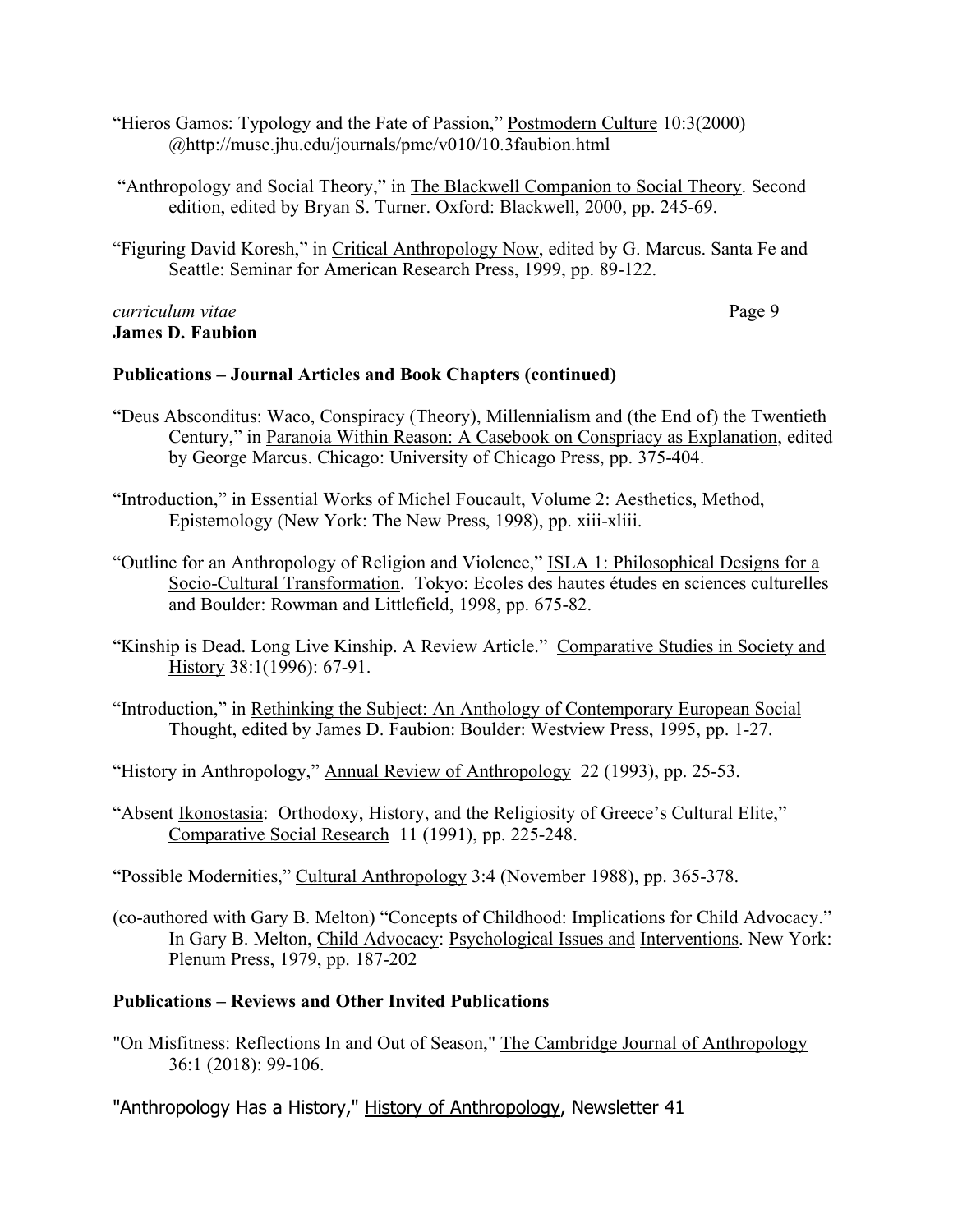(2017): http://histanthro.org/anthropology-has-a-history/

- Commentary on Sulkin, Carlos David Londoño. "Moral Sources and the Reproduction of the Amaxonian Package." Current Anthropology 58: 4 (2017): 488-89.
- «Για τον Δεµοσθένης, του Δεµοσθένης» [For Demosthenes, Of Demosthenes], *Vaxkikon.gr.*  volume 35 (September 2016), http://www.vakxikon.gr/για-τον-δηµοσθένη-τουδηµοσθένη-του-james-d-fa/

#### *curriculum vitae* Page 10 **James D. Faubion**

# **Publications – Reviews and Other Invited Publications (continued)**

- (with Dominic Boyer and Cymene Howe) "Sound plus Vision: Experimenting with the Anthropological Research Article in the Future," Cultural Anthropology 31:4 (2016): 459-63.
- "Stories of Things to Come: Or Not," Futures Forum, 31 May 2016, http://futureswewant.net/james-faubion-scenarios/
- "Introduction" (with Eugenia Georges and GondaVan Steen), in "Greece is Burning," Hot Spot, Cultural Anthropology, 21 April 2016, http://www.culanth.org/fieldsights/865 greece-is-burning
- "James Faubion," interviewed by Cameron Brinitzer, Full Stop, 26 April 2016, http://www.fullstop.net/2016/04/26/interviews/cameron-brinitzer/james-faubion/
- (with Dominic Boyer and Cymene Howe) "Editors' Introduction: Circles not Pyramids," Cultural Anthropology 30:1 (2015): 1-5.
- Review of Dimitris Papanikolaou, Καμωμένοι σαν κ'εμένα, Journal of Byzantine and Modern Greek Studies 40:1 (2016): 182-183.
- "Anthropology and History," in Elsevier International Encyclopedia of the Social and Behavioral Sciences, Vol. 2 (2015), pp. 746-50.
- Review of Franco La Cecla and Piero Zanini, The Culture of Ethics, Anthropological Quarterly 87:4 (2014), pp. 1311-1313.
- "Where Weve Been, Where We Are, Where We Might Go: A Commentary on James' Laidlaw's The Subject of Virtue, HAU 4:1 (2014), http://www.haujournal.org/index.php/hau/article/view/hau4.1.026/670
- Commentary on Kockelman, P., "Biosemiosis, Technocognition, and Sociogenesis: Selection and Significance in a Multiverse of Sieving and Serendipity." Current Anthropology 52:5(2011): 731.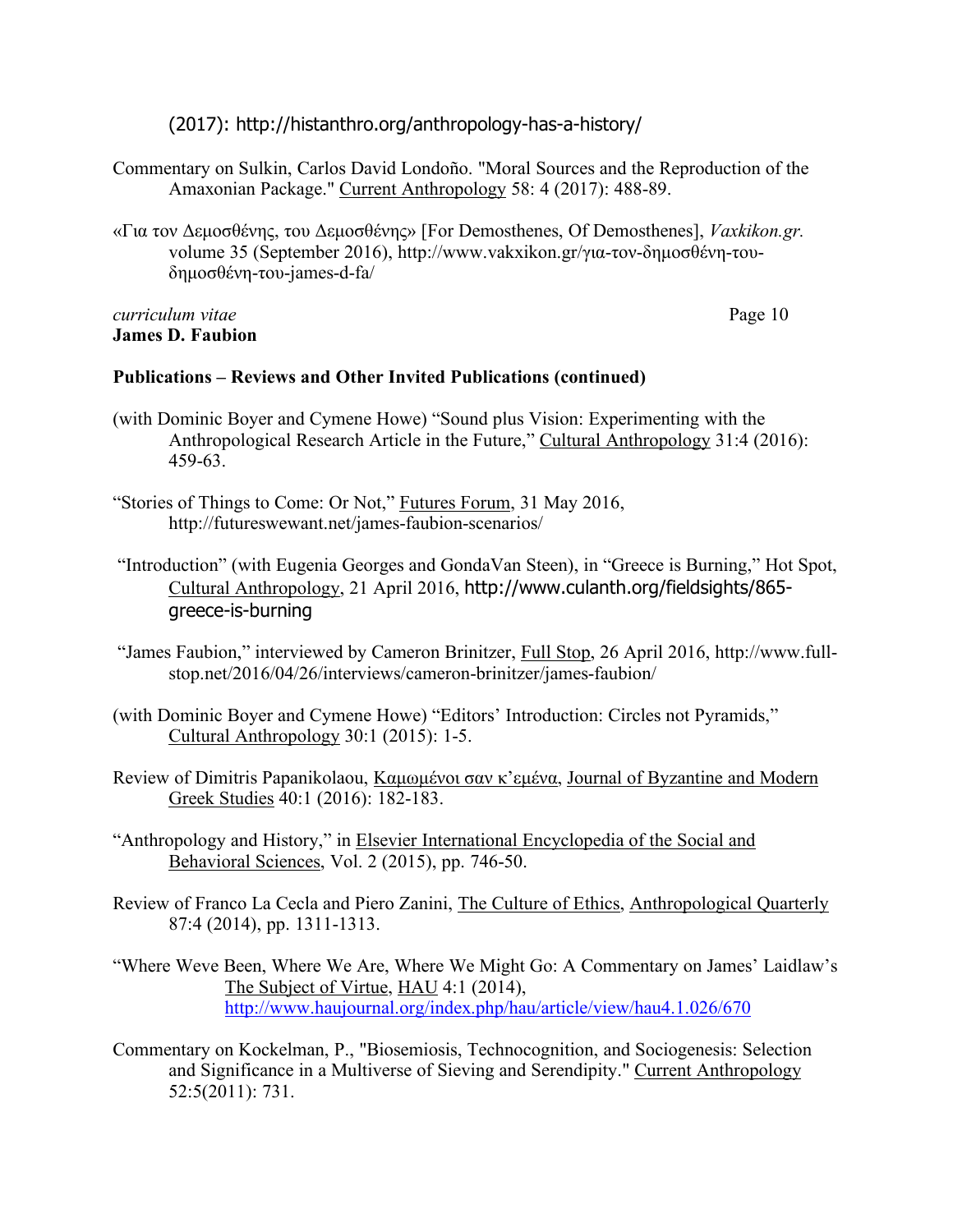- Review of Neni Panourgiá, Dangerous Citizens: The Greek Left and the Terror of the State, American Anthropologist 113:2(2011): 371-72*.*
- "Determinism," "Discourse," "Epistemology," in The International Encyclopedia of the Social Sciences,  $2<sup>nd</sup>$ . Edition. Farmington Hills, MI: The Gale Group, 2008.
- "Bourdieu v Amerike [Bourdieu in America]," Etnograficheskoe Obozrenie [Ethnographic Review] 4 (2007): 16-19.

*curriculum vitae* Page 11 **James D. Faubion**

#### **Publications – Reviews and Other Invited Publications (continued)**

- "Hyperreal Athens: Phantasmatic Memory and the Reproduction of Civic Alienation," *Journal of Modern Greek Studies (Australia and New Zealand)* Special Issue, 2006: 175-190.
- "Ancient Society," pp., 19-20; "Cultural Relativism," pp. 108-109; "Douglas, Mary," p. 148; "First Nations," p. 209; "Geertz, Clifford," pp. 226-27; "Lévi-Strauss, Claude," pp. 336- 37; "Tribe(s)," p. 638; and "Witchcraft," pp. 671-72, in The Cambridge Dictionary of Sociology, edited by Bryan S. Turner. London: Cambridge University Press. 2006.
- Review of Anata Kumar Giri, ed., Creative Social Research: Rethinking Theories and Methods. Journal of the Royal Anthropological Institute 11:4 (2005): 860-61.
- "Anthropology and History," in Elsevier International Encyclopedia of the Social and Behavioral Sciences (2002).
- "Foucault, (Paul) Michel," in Encyclopedia Britannica 2002 Standard Edition.
- Commentary on Priest, Robert J., "Missionary Positions: Christian, Modernist, Postmodernist," Current Anthropology 42:1 (2001): 50-51.
- Review of M. Herzfeld, A Greek Imagination: Andreas Nenedakis. American Anthropologist 101:2(1999): 16-17.
- Review of V. Argyrou, Tradition and Modernity in the Mediterranean: The Wedding as Contest. American Anthropologist 99:3 (1997): 27-28.
- Review of Jonathon Boyarin, ed., The Ethnography of Reading. American Ethnologist 24:2(1997): 460-61.
- Review of Virginia J. Hunter, Policing Athens: Social Control in the Attic Lawsuits, 420-320 B.C. Journal of the History of the Behavioral Sciences 32:3 (July 1996): 9-11.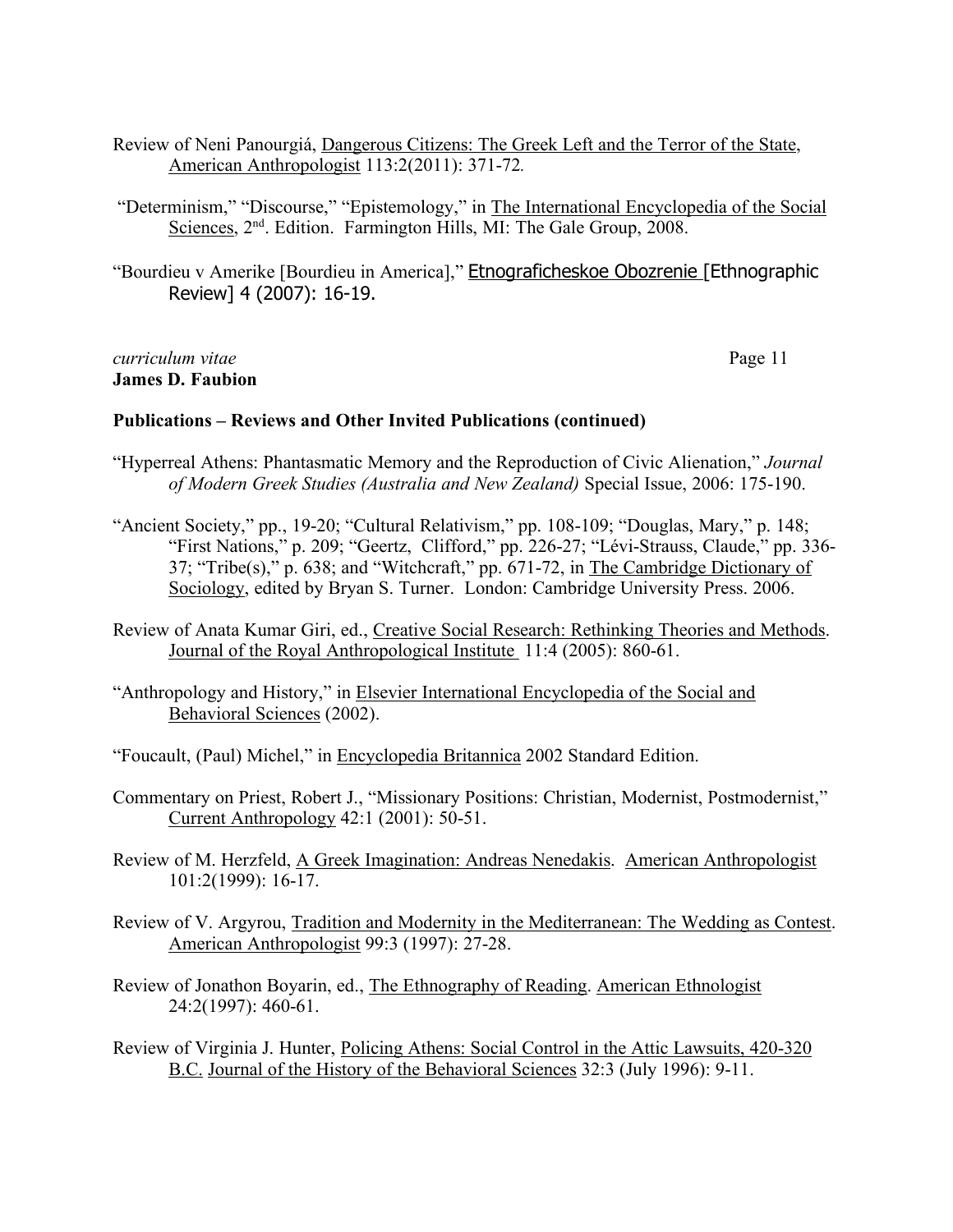Review of Michel Wieviorka, The Making of Terrorism. American Anthropologist 97:1(1995): 34-35.

 $<<$ Η Ελληνική Νεωτερικότητα>> [Greek Modernity], <u>To Vêma</u> [Athens] (January 1995): B14.

Review of Samir al-Khalil, The Monument: Art, Vulgarity, and Responsibility in Iraq. American Ethnologist 21:4 (1994): 1128-29.

"Doesn't It Make You Wonder?" A featured essay review of Mark A. Schneider, Culture and Enchantment. Contemporary Sociology 23:5 (September 1994): 461-463.

*curriculum vitae* Page 12 **James D. Faubion**

#### **Publications – Reviews and Other Invited Publications (continued)**

- "The Greeks and the Romance of the Irrational," Reed (The Quarterly Magazine of Reed College) 71:5 (November 1992), pp. 13-14.
- "Anthropologists and Other Storytellers," review article of Brady, Ivan, ed., Anthropological Poetics. Papers in Language and Literature 28:4 (1991): 476-488.

"Enactments." A theater review. History of the Present 4 (Spring 1988), pp. 16-17.

# **Lectures Slated**

Invited lecture, "Parrhesia Among Friends," at a conference at the Univeristy of Cambridge on "risking speech," 28 June-1 July 2021

#### **Lectures, Presentations, and Panels**

Keynote address, "Wounds," presented at "Writing in the Margins: C. P. Cavafy and António Botto," Harvard University, 3 May 2018.

Invited participant, "Relocating Transcendence: Silence and the Sacred Nature of the Secular in the Baltic," Sjörterp, Sweden, 15-16 August 2017.

Invited lecture, "On Parabiopolitical Reason," presented at the School of Anthropology and Conservation, University of Kent, UK, 8 December 2016.

Organizer and interviewer, "Crisis, Crisiology and Art: A Critical Approach," a conversation with Demosthenes Agrafiotis, University of Cambridge, 1 December 2016.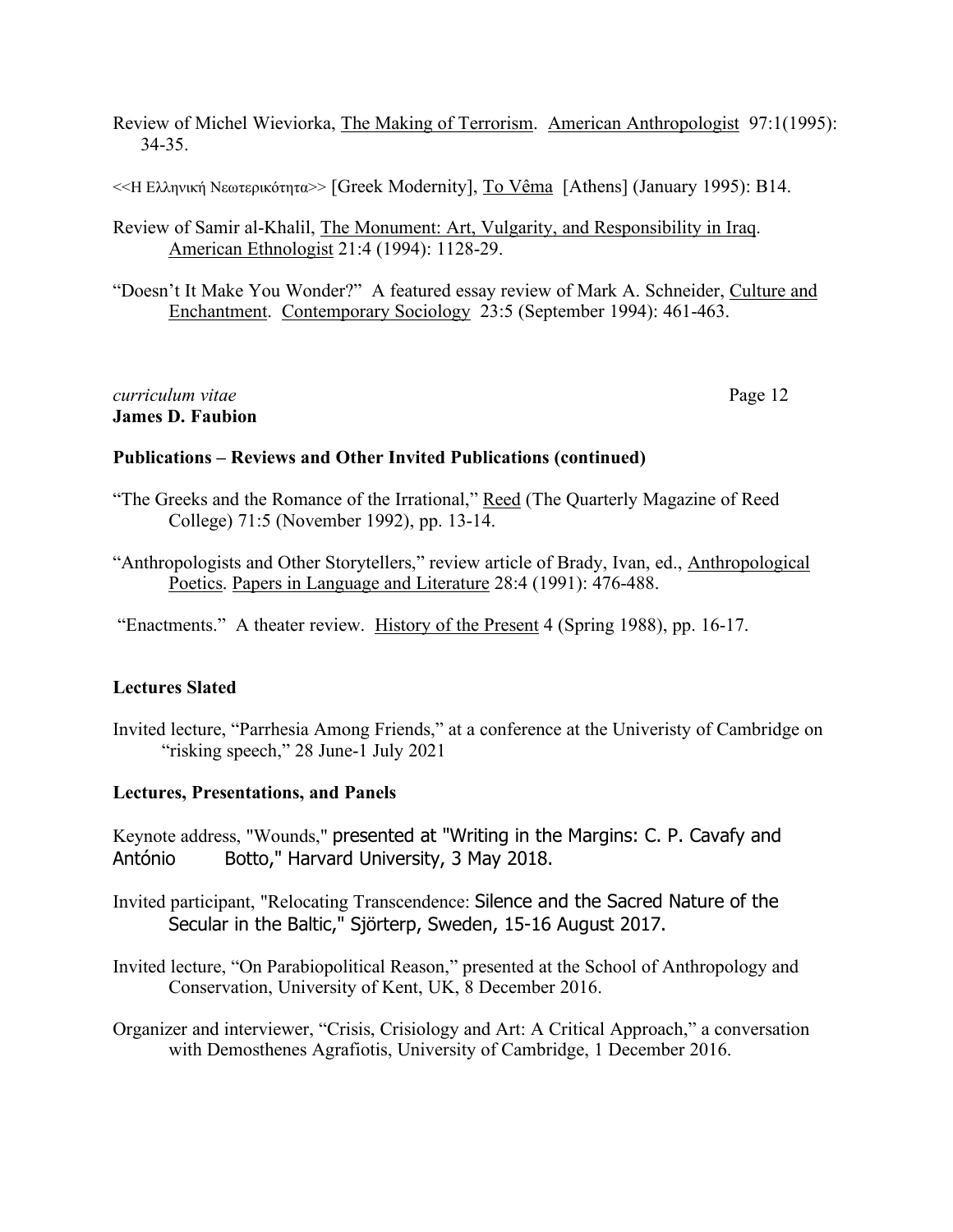- Invited lecture, "Parabiopolitics," presented at the Department of Social Anthropology, University of Cambridge, 4 November 2016.
- Master class, "Foucault and Parrhesia," sponsored by the research project on risking speech, University of Cambridge, 31 October 2016.
- Invited participant, "Advancing the Legacy of Anticipatory Governance," sponsored by the Center for Nanotechnology in Society, Arizona State University, 3-5 May 2016.
- Invited lecture, "Parabiopolitics: It Isn't in the Numbers," presented at the Department of Anthropology, New School for Social Research, 3 March 2016.

## *curriculum vitae* Page 13 **James D. Faubion**

- Invited lecture, "Postmodernism and Anthropology," Department of Social and Behavioral Sciences, Birzeit University, Ramallah, Palestine, 11 January 2016.
- Invited lecture, "From Probability to Plausibility: On the Epistemics of Scenario Planning," presented at "Possibility Matters," ICI Berlin, 4 December 2015.
- Invited panelist, "Foucault and Biopolitical Thought: A Roundtable Discussion," Society for Literature, Science and the Arts conference, Rice University, Houstion TX, 14 November 2015.
- Invited lecture, "Visions of Things to Come: On Scenario Planning and Epistemic Hybridity," presented at "Biobanks and the Communication of Risk Knowledge," Brocher Foundation, Geneva, 24 November 2015.
- Invited lecture, "From Possibility to Plausibility: On the Epistemics of Scenario Planning," presented at the Department of Anthropology, Rice University, Houstion TX, 17 September 2015.
- Invited Seminar (with Nany Luxon), "Lessons on The Will to Know," Foucault 13/13, The Columbia Center for Contemporary Critical Thought, Columbia University, 14 September 2015.
- Invited Lecture, "The Incompleteness Theorem: Anthropological Inquiry Today," presented at Birzeit University, Ramallah, Palestine, 7 May 2015.
- Invited lecture, "Topographies of Subjection and Subjectivation: A Palestinian Diary," presented at The Department of Anthropology, Johns Hopkins University, 23 March 2015.
- Invited lecture, "Zen and the Art of Scenario Planning, presented at "Capturing the Ineffable: Wisdom in Perspective," University of Pittsburgh, 21 March 2015.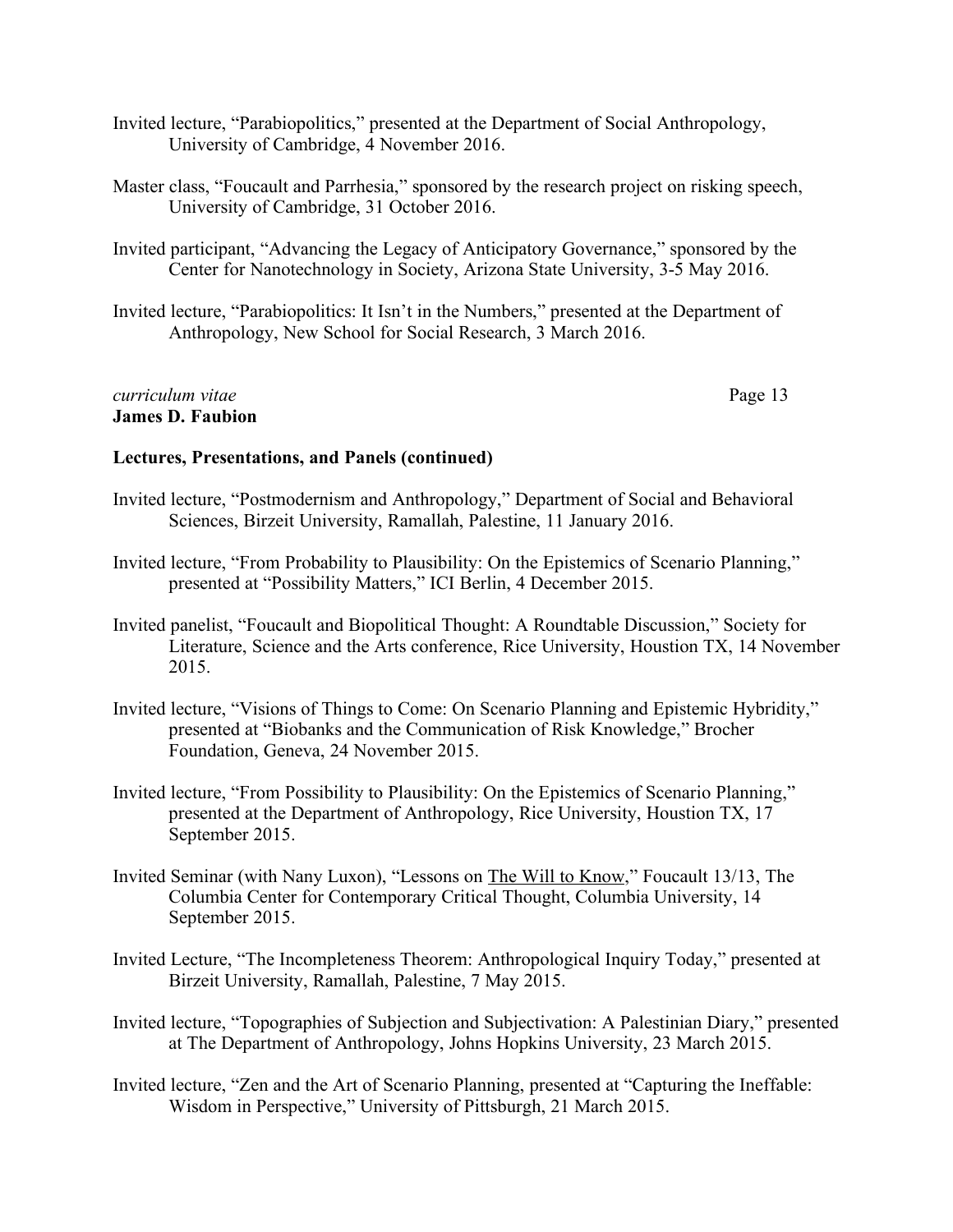- Invited Discussant on "Ethics for the Anthropocene," convened at the 112<sup>th</sup> meetings of the American Anthropological Association, Washington, D.C., 4 December 2014.
- Lecture, "Could Be: Scenarios and the Apprehension of Uncertain Futures," presented at "Scenario and Uncertainty," convened at the  $112<sup>th</sup>$  meetings of the American Anthropological Association, Washington, D.C., 3 December 2014.
- Invited lecture, "On Contemporary Histories of the Future: Politics, Planning and Uncertainty," presented at Birzeit University, Ramallah, Palestine, 15 October 2014.

#### *curriculum vitae* Page 14 **James D. Faubion**

- Invited lecture, "Scenarios: Constructing the Future in an Ecology of Ignorance," presented to the Program in Global Studies, University of California--Riverside, 4 March 2014.
- Invited lecture, "What the Anthropology of Ethics Is and Why It Matters," presented at the Department of Anthropology, University of California--Riverside, 3 March 2014.
- Invited lecture, "On Desubjectivation," presented at the Department of Anthropology, University of Cambridge, 28 February 2013.
- Invited seminar, "Cosmologicopolitics: Transcendental Vitalism Meets Biopower," presented at the Department of Anthropology, University of Cambridge, 28 February 2013.
- Invited lecture, "Recent Trends in the Anthropology of Ethics," presented at Trinity College, University of Cambridge, 26 February 2013.
- Discussant on "Does Anybody Have a Plan? On Planning Spaces, Temporalities and Selves," convened at the  $111<sup>th</sup>$  meetings of the American Anthropological Association, San Francisco, 18 November 2012.
- Lecture, "The Contemporary Temporalization of Contemporary Temporalization: Toward a Second-Order Ecology of Scenario Planning," presented at "Onward: A Panel in Honor of Paul Rabinow,", convened at the  $111<sup>th</sup>$  meetings of the American Anthropological Association, San Francisco, 15 November 2012.
- Invited participant, roundtable discussion, "Post-Queer, Post-Human," convened at Rice University, Houstion TX, 15 September 2012.
- Invited lecture, "The Use of Pleasure and the Care of the Self," presented at the 2012 Delphos Program conference, Athens, Greece, 5 September 2012.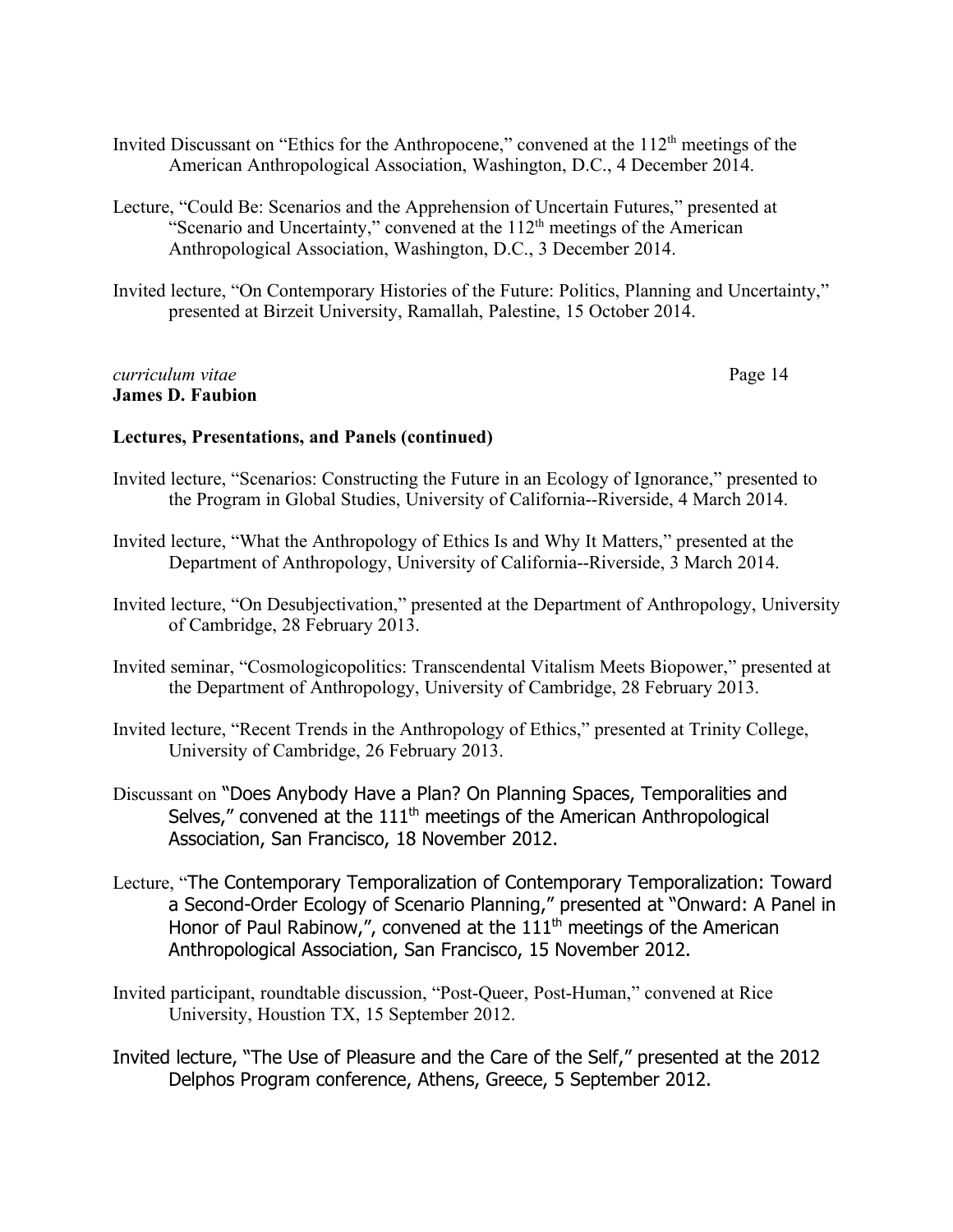- Invited lecture, "Parabiopolitics: Scenario Planning and the Rhetoric of Risk," presented at "Foucault in and on the Post-Political Global Present: Using and Reading Foucault in Europe, Asia, and America," Berlin, 25 May 2012.
- Invited lecture, "The Reception of Foucault in the U.S.," presented at "Foucault in and on the Post-Political Global Present: Using and Reading Foucault in Europe, Asia, and America," Berlin, 26 May 2012.
- Invited discussant, "Confessions' Tidemarks, Traces and Legacies: Confession, the Confessional, and the Confession of Faith in the Anthropology of Christianity and Beyond," convened at the 110th meetings of the American Anthropological Association, Montréal, 18 November 2011.

#### *curriculum vitae* Page 15 **James D. Faubion**

- Organizer, "The Cunning of Biopolitical Reason," panel convened at the 110th meetings of the American Anthropological Association, Montréal, 18 November 2011
- Lecture, "Health Care Rationing and the Return of the Politics of the Abnormal," presented at a panel entitled "The Cunning of Biopolitical Reason," convened at the 110th meetings of the American Anthropological Association, Montréal, 18 November 2011.
- Lecture, "Religion, Violence, and the Vitalistic Economy, presented in The School of Continuing Studies, Rice University, Houston TX, 11 April 2011.
- Lecture, "An Anthropology of Ethics," presented in the Department of Anthropology, Rice University, Houston TX, 30 March 2011.
- Guest commentator, "Aesthetics, Governance, Ideology," presented at a conference entitled "Beyond Socialism and Liberalism? Transnational Perspectives from Eastern Europe and Asia," Rikce University, Houston TX, 28 January 2011.
- Invited lecture, "Research Opportunities at Rice," presented at a Mellon conference in studentfaculty research collaboration in the humanities and social sciences, Amherst College, Amherst, Massachusetts, 11 December 2010.
- Lecture, "Foucault in English: Not Plain," presented at a panel entitled "Foucault et al. from Paris to California and Back Again: The Creolisation of French Theory," convened at the 109th meetings of the American Anthropological Association, New Orleans, 20 November 2010.
- Discussant, "Reimagining Europe from the Edges of Encounter: Flow, Convergence, and New Sites of Transformation," convened at the 109th meetings of the American Anthropological Association, New Orleans, 20 November 2010.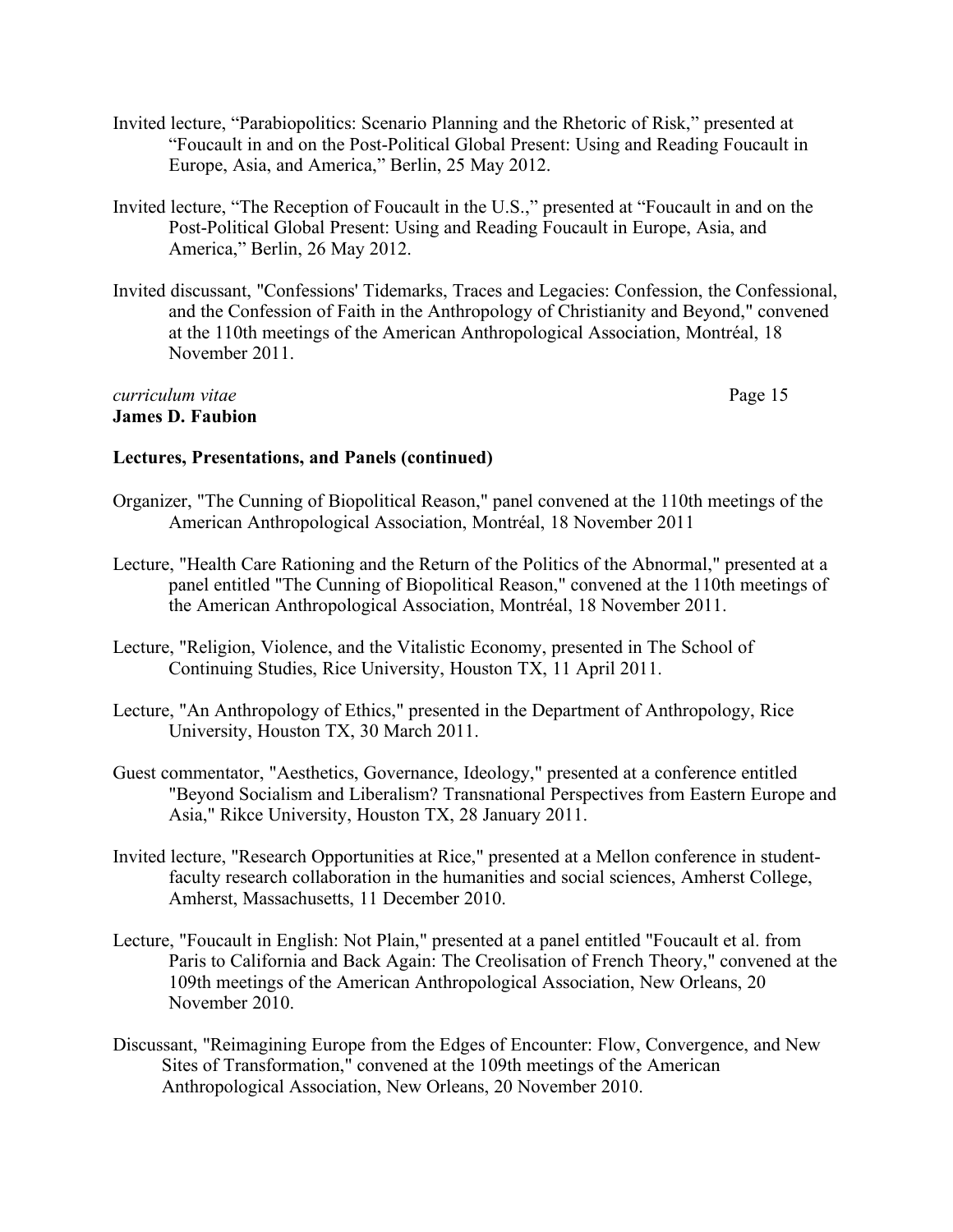- Guest commentator, "La politique du corps," convened at The Canadian Philosophical Association, Montréal, 29 May, 2010.
- Guest commentator, "Anthropological Research into the Contemporary Collaboratory, Revisited," convened at U.C. Berkeley, 11 May 2010.
- Invited discussant, "Anthropology at Large: Michael Warner," convened at the 108th meetings of the American Anthropological Association, Philadelphia, 5 December 2009
- Lecture, "Homo Absconditus: Lévi-Strauss and Foucault," presented a panel entitled "Lévi-Strauss, Europe and the Ends of Anthropology," convened at the 108th meetings of the American Anthropological Association," Philadelphia, 4 December 2009.

# *curriculum vitae* Page 16 **James D. Faubion**

- Invited commentator, "Berkeley Human Practices Workshop: Problems in Inquiry and Capacity-building," convened at U.C. Berkeley, 18 May 2009.
- Lecture, "La Pensée anthropologique: A Polemic," presented at a conference entitled "At the Juncture of Ethnography and Social Theory," convened at the Department of Anthropology, Rice University, 24 April 2009.
- Invited lecture, "The Themitical in the Ethical: Groundwork for an Anthropology of Ethics," presented at the Kenan Institute of Ethics, Duke University, Durham, N. C., 27 March 2009.
- Discussant on a panel on questioning expertise: reflexivity, ethics and etiquettes of power, at the 107th meetings of the American Anthropological Association, San Francisco, 20 November 2008.
- Invited lecture, "From the Ethical to the Moral (and Back)," presented at "The Anthropology of Ordinary Ethics," workshop convened at The University of Toronto, 3-6 October, 2008.
- Invited commentator, "Freedom and Fetish: On Webb Keane's Christian Moderns," panel convened at the 106<sup>th</sup> meetings of the American Anthropological Association, Washington, D.C., 29 November 2007.
- Invited commentator on "Social Theory in the Context of Para-ethnography: Thinking Through and Beyond a State of Crisis," presented by Dominic Boyer at a seminar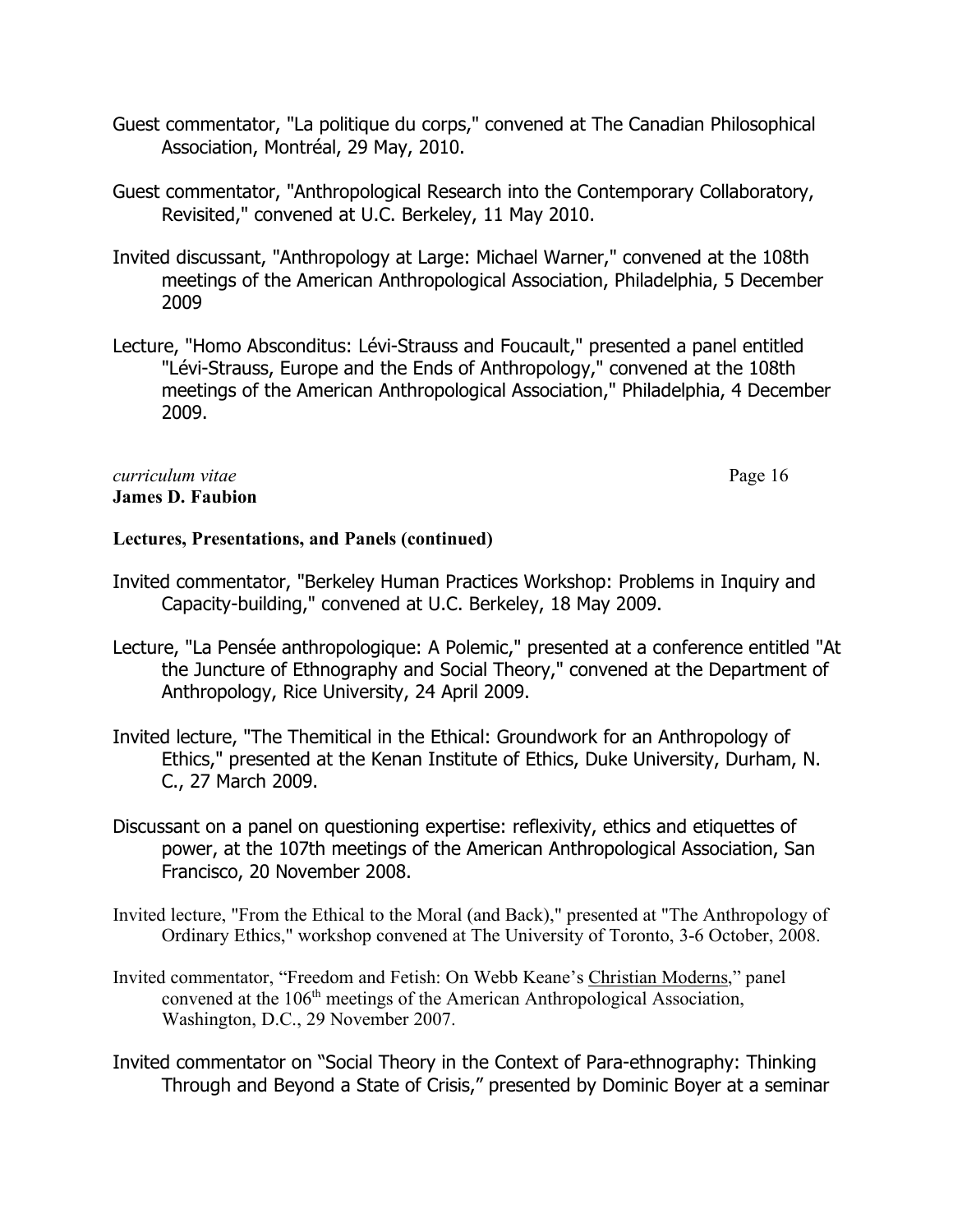sponsored by the Critical Theory Institute at the University of California, Irvine, 21 March 2007.

- Invited commentator on "Rethinking Postmodernism through the Ethnography of Intellectual Culture," presented by Dominic Boyer at a seminar sponsored by the Department of Anthropology and the Center for Ethnography at the University of California, Irvine, 20 March 2007.
- Chair, "Concept Work, Collaboration and Pedagogy: Anthropological Methods and the Problematic of Emergence," panel convened at the  $105<sup>th</sup>$  meetings of the American Anthropological Association, San José CA, 18 November 2006.
- Invited lecture, "On the Theoretical Erasure of the Religious in the Political," presented at a panel on theologies of the secular convened and the 105<sup>th</sup> meetings of the American Anthropological Association, San José CA, 17 November 2006.
- Invited commentator, "Turns and Folly in Apprentice Anthropology," workshop convened at the Department of Anthropology, University of California, Irvine, 31 March-1 April 2006.

## *curriculum vitae* Page 17 **James D. Faubion**

- Invited commentator, "Laboratory for the Anthropology of the Contemporary," conference convened at the Department of Anthropology, University of California, Irvine, 10 February 2006.
- Invited Lecture, "FORESIGHT: Notes on Policy-formation and the Formation of Publics in the Contemporary European Union," presented at "Europe and the Public Sphere, a conference sponsored by The Program in European Studies, Rice University, and the Program for European Studies, The University of Cambridge, 16 December 2005.
- Invited discussant, "Culture-at-large: Susan Buck-Morss," Society for Cultural Anthropology Invited Session, convened at the 104<sup>th</sup> meetings of the American Anthropological Association, Washington, D.C., 3 December 2005.
- Organizer, conference on the ethnography of intellectuals, Rice University, Houstion TX, 27-28 October 2005.
- "Intellectuals," presented at the Department of Anthropology, Rice University, Houston TX, 28 October 2005.
- Lecture, "Spiritual Biopolitics," presented at the 104<sup>th</sup> meetings of the American Anthropological Association, Washington, D.C., 1 December 2005.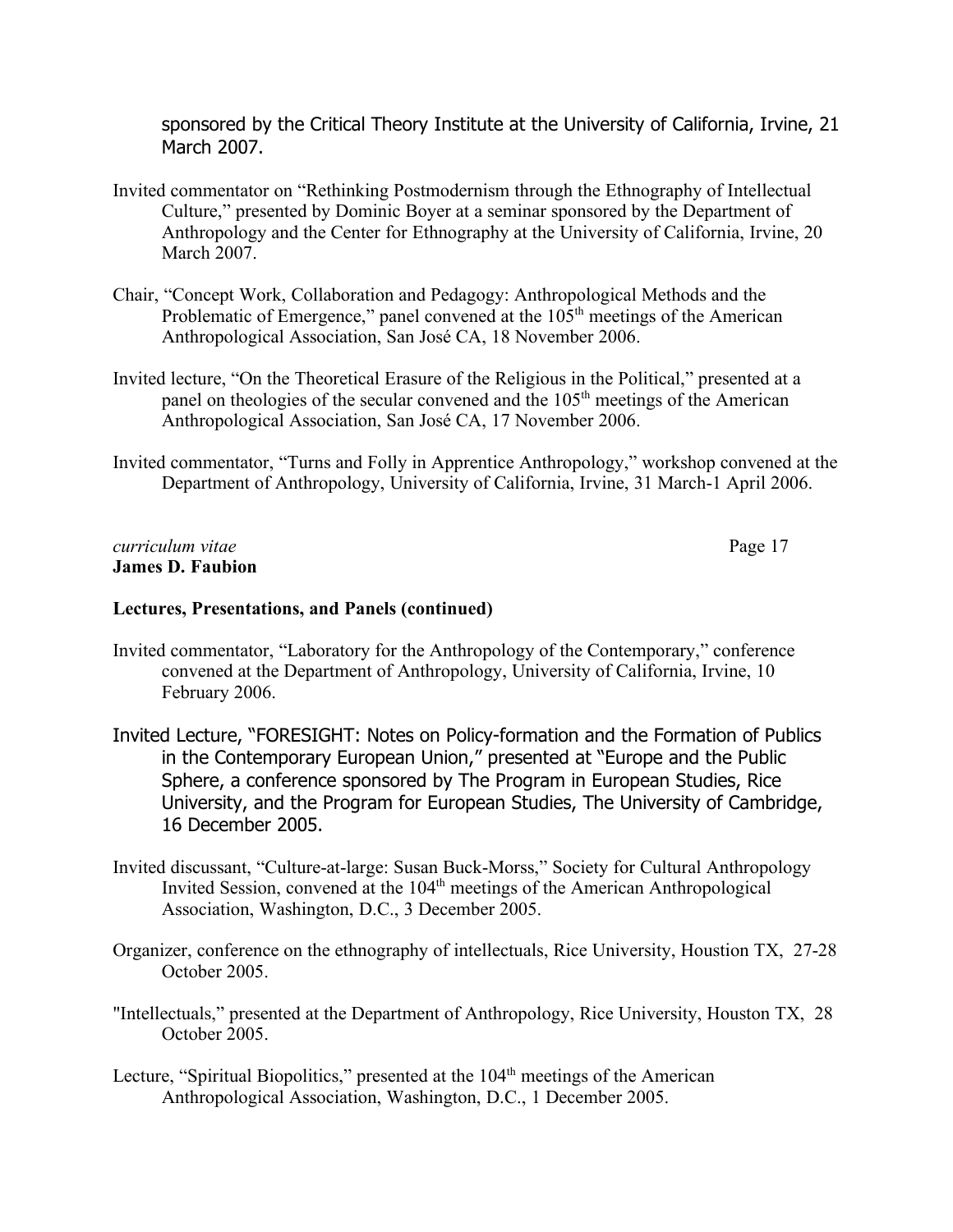- Lecture, "Intellectual Functions, Intellectual Fields," inaugural of "the Anthropology of Organizer and moderator, "The Anthropology of Intellectuals," a symposium sponsored by the Department of Anthropology and The Center for the Study of Cultures, Rice University, Houstion TX, 28-29 October 2005.
- Invited lecture, "Reflexivities," presented at a conference on "Fashioning Anthropology: Papers in Honor of Gail Kelly," Reed College, Portland OR, 16 April 2005.
- Keynote address, "Hyperreal Athens: Phantasmatic Memory and the Reproduction of Civic Alienation," keynote address to the Modern Greek Studies Association of Australia and New Zealand, Sydney, 9 December 2004.
- Invited lecture, "Holy Biopolitical War," presented at a symposium on "Holy Wars--The Political Theology of Enmity," Berlin, 13 November 2004.
- Invited commentator at a workshop on serial migration convened at Georgetown University, Washington, D.C., 19 March 2004.
- Invited lecture, "Artistic Production in Ancient Greece," presented at the Museum of Fine Arts Houston in conjunction with the Rice School of Continuing Studies, 4 March 2004.

#### *curriculum vitae* Page 18 **James D. Faubion**

- Invited lecture, "Cosmologicopolitics: Biopower Meets Transcendental Vitalism," sponsored by The Group for Cultural Analysis, The University of California, Santa Barbara, 25 February 2004.
- Discussant on a panel on the future of media studies in anthropology convened at the  $101<sup>st</sup>$ meetings of the American Anthropological Association, New Orleans, 24 November 2002.
- Lecture, "Paranomics: Sacral Action and the Sublime," presented at the 101<sup>st</sup> meetings of the American Anthropological Association, New Orleans, 23 November 2002.
- Invited lecture, "The Ethos of the Oeuvre and the Ethics of Editing: On the Preparation of *Essential Works of Michel Foucault*, presented at a conference on editing philosophers at The University of Toronto, 2 November 2002.
- Invited lecture, "The Holy War at Waco: On Absolutism in Contemporary Life Politics," presented at Georgetown University, Washington, D.C., 1 October 2002.
- Lecture, "Religion and Violence," presented at the Alumni College, Rice University, 6 April 2002.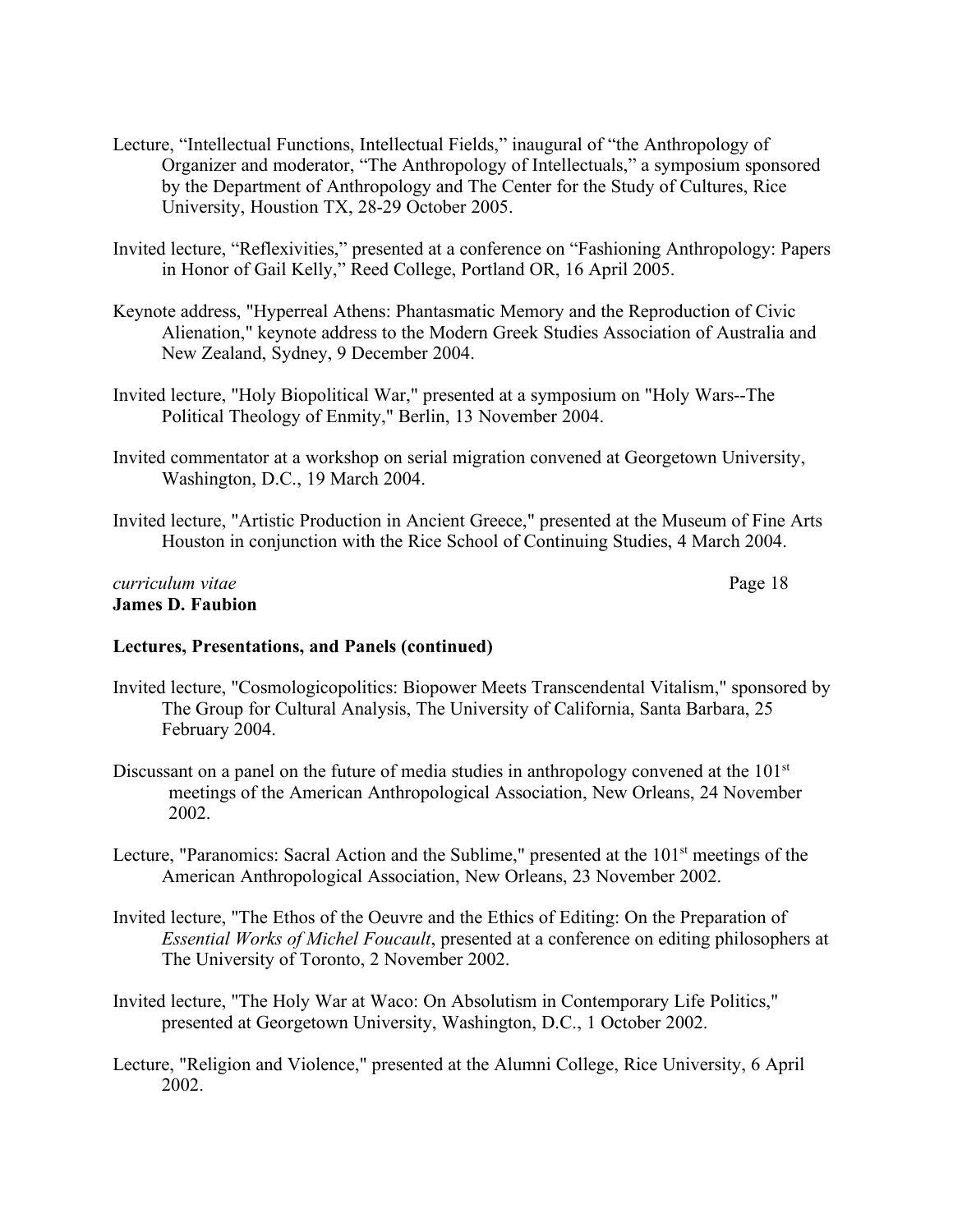- Invited lecture, "The Place of Power in the Thought of Bourdieu and Foucault," presented to the Division of the Social Sciences at The University of Texas, Pan-American, Edinburg TX, 4 March 2002.
- Discussant on a panel on religion and nationalism presented at Memory and Violence in the Middle East and North Africa: A Workshop, Rice University, Houstion TX, 24 March 2001.
- Discussant on a panel on narrative, power, and culture presented at Narrative: An International Conference, Rice University, Houston TX, 8 March 2001.
- Invited lecture, "Toward an Anthropology of the Ethics of Kinship." Department of Anthropology, U. C. Berkeley, 2 February 2001.
- Invited panelist, "The Nobility in Contemporary Portuguese Society," convened at the Instituto de Ciencias Sociais," Lisbon, 11 January 2001.
- Public Workshop, "Teaching Graduate Students," presented at the invitation of the Graduate Student Association at Rice University, Houston TX, 8 December 2000.

#### *curriculum vitae* Page 19 **James D. Faubion**

- Discussant on a panel on the anthropology of ethics convened at the 99<sup>th</sup> meetings of the American Anthropological Association, San Francisco CA, 19 November 2000.
- Lecture, "Community and the Charisma of the Arbitrary," presented at the 99<sup>th</sup> meetings of the American Anthropological Association, San Francisco CA, 16 November 2000.
- Panelist, "Queer Theory: Past, Present, Future," roundtable convened at Queering Past and Present, a symposium at Rice University, Houston TX, 26 February 2000.
- Lecture, "History and the Millennial Imagination," presented for the Rice University Program of Continuing Studies, Houston TX, 7 December 1999.
- Invited lecture, "The Past and the Future of Diversity: Ethical Reflections on Greek Cosmopolitanism," presented at "Athens: A Metropolis for the 21<sup>st</sup> Century Emerges," Athens, Greece, 3-4 December 1999.
- Discussant on a panel on danger, risk, and fate convened at the 98<sup>th</sup> meetings of the American Anthropological Association, Chicago, Illinois, 17 November 1999.
- Lecture, "My Life, This Apocalypse: The Historicity of the Elect and the Future of Millenarianism," presented at the 98<sup>th</sup> meetings of the American Anthropological Association, Chicago IL, 17 November 1999.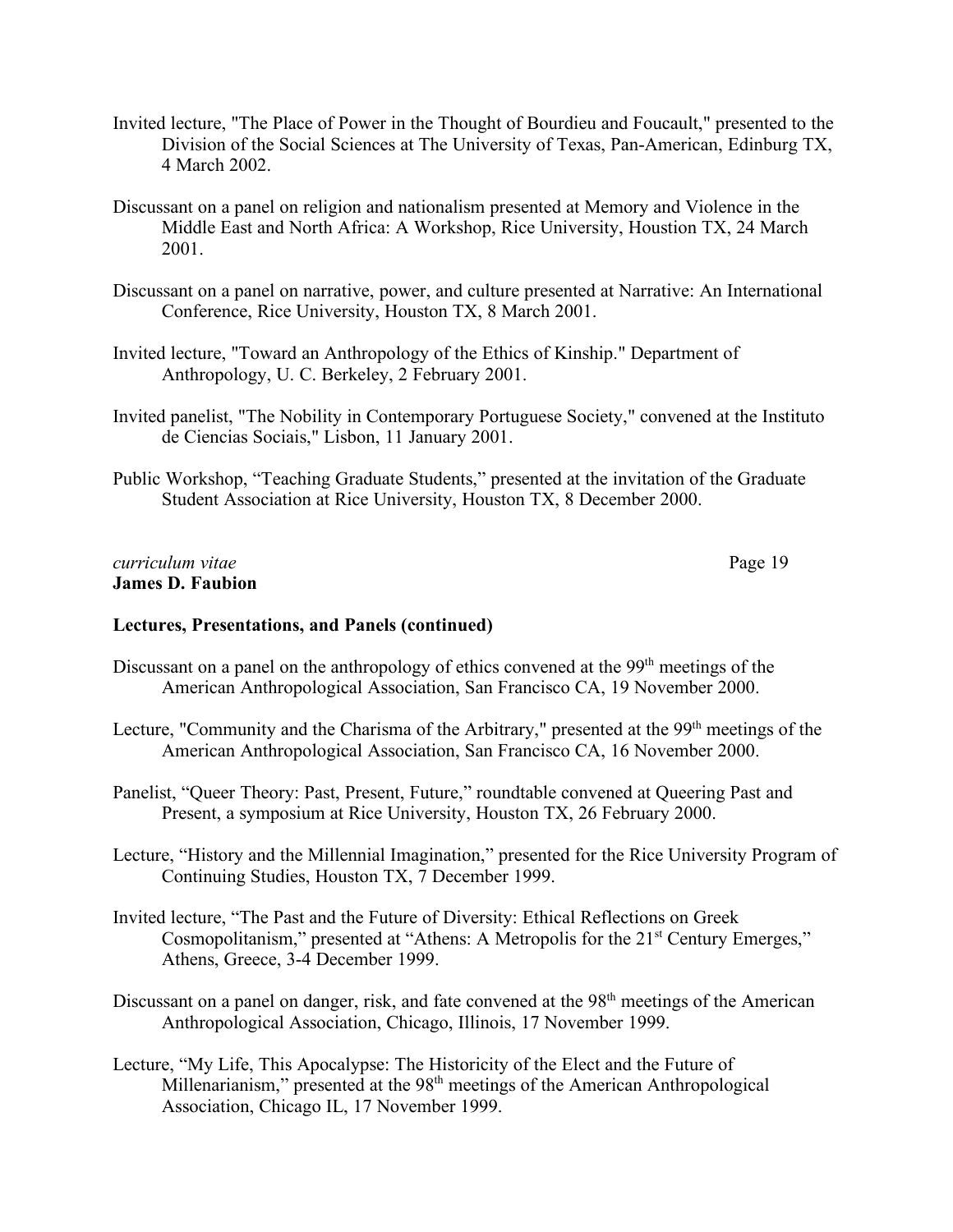- Invited lecture, "Foucault and the Social Sciences." Symposium for the Inauguration of the Michel Foucault Chair, Autonomous University of Mexico, Mexico City, Mexico, 11 November 1998.
- Invited lecture, "Toward an Anthropology of Ethics." Symposium for the Inauguration of the Michel Foucault Chair, Autonomous University of Mexico Mexico City, Mexico, 10 November 1998.
- Invited lecture, "The Poverty of the Anthropology of Religion." Interdisciplinarity in the Social Sciences, Universidade Federal Rural do Rio de Janeiro Rio de Janeiro, Brazil, 13 August 1998.
- Invited lecture, "Personalizing the Apocalypse." Interdisciplinarity in the Social Sciences, Universidade Federal Rural do Rio de Janeiro Rio de Janeiro, Brazil, 10 August 1998.
- Invited lecture, "Hieros Gamos: Typology of the Fate of Passion, presednted at a conference entitled "Little Stories of Love and Romantic Passion," New York University, New York, New York, 30 October 1998.

#### *curriculum vitae* Page 20 **James D. Faubion**

- I Lecture, "The Reason in Unreason," presented before the Rice University Department of Anthropology, Houston TX, 16 October 1999.
- Invited lecture, "Documenter l'apocalypse: les médias, le prémillénairisme, et les risques de la mimesis," presented at a conference on media and mimesis, sponsored by the Centre National de la Recherche Scientifique and the Université de Paris IV, Neuilly-sur-Seine, 29-30 May 1997.
- Invited lecture, "The Millennialist Calling," presented at the 1998 Rice University Alumni College, Houston TX, 28 March 1998.
- Organizer and Moderator of "Kinship and Cosmopolitanism," a conference held at Rice University, Houston TX, 28-29 April 1997.
- Invited lecture, "Religion and Violence," presented before the organizers of the Keten Project, Ecole des Hautes Etudes en Sciences Culturelles, Tokyo, Japan, at The University of California at Berkeley, 25 March 1997.
- Discussant of Professor Benjamin Lee's lecture, "Peoples and Publics," Scientia Colloquium, Rice University, 10 December 1996.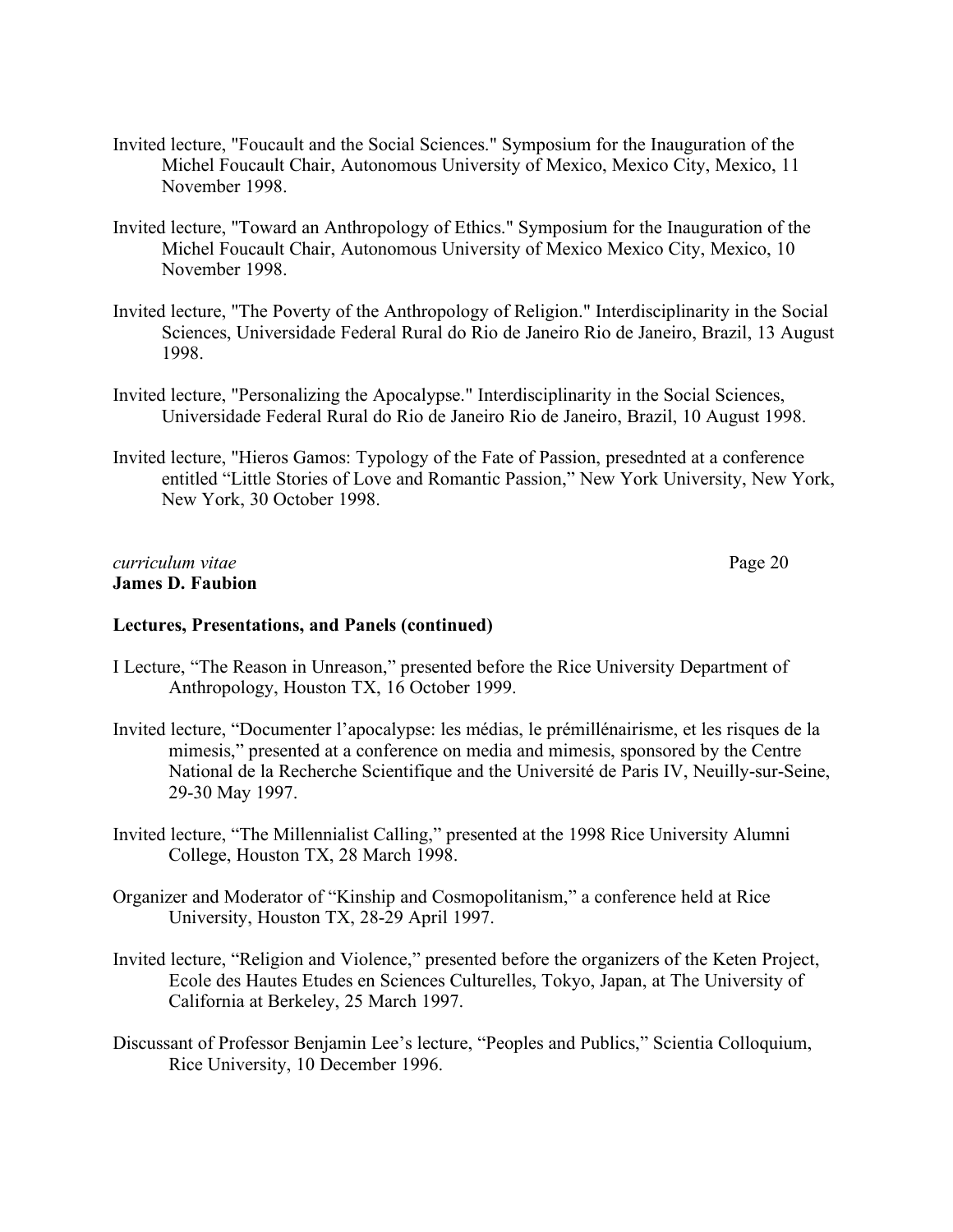- Invited lecture, "Touring Patmos: Toward an Economics of Identity," presented at a conference on the cultural construction of boundaries between the Orient and the Occident, Fondazione Agnelli, Turin, Italy, 22 October 1996.
- Discussant and presenter in a two-day symposium for the organization of a volume on conspiracy and theory held at Rice University, Houston TX, 4-5 May 1996.
- Participant in a joint, U.S.-French workshop on Modernity, Postmodernism, and the Unification of Europe, The University of California at Berkeley, 13-15 March 1996.
- Discussant of the papers of a panel on the anthropology of professionals and power, AAA 94<sup>th</sup> Annual Meeting, Washington, D.C., November 1995.
- Discussant of Professor William Martin's lecture, "Apocalypse Soon: The Contemporary Significance of Biblical Prophecy," Scientia Colloquium, Rice University, Houstion TX 10 October 1995.
- Discussant of Professor Richard Grandy's lecture on "Maintaining Objectivity," Scientia Colloquium, Rice University, Houston TX, 21 March 1995.
- Invited lecture, "Urban Crossings: Toward an Anthropology of Problematization," delivered before the Europe Workshop, The University of Chicago, March 1994.

#### *curriculum vitae* Page 21 **James D. Faubion**

# **Lectures, Presentations, and Panels (continued)**

Invited seminar on modernity, modernism, and post-modernism, presented to students and faculty of the University of Missouri at St. Louis, November 1993

Invited seminar on post-Kantian social thought, presented to students of Pierre Laclede Honors College, University of Missouri at St. Louis, November 1993.

- Lecture, "After Tradition: Concerning the Troubles at a Certain Greek Airport," delivered at Rice University, Houston TX, April 1993.
- Participant in a symposium on shifts in power and knowledge at the end of the century at the School of American Research, Santa Fe, New Mexico, 30 October-3 November 1994.
- Moderator of a discussion of ethnography and film on the occasion of the premiere of Billy Arjan Singh (director, V. Mukerji) at the Rice Media Center, Houston TX, 23 October 1994.

Invited lecture, "Culturing Creation: Anthropological Notes on the Work of Margharita Karapanou," presented at the Reed Alumni College, Portland OR, June 1992.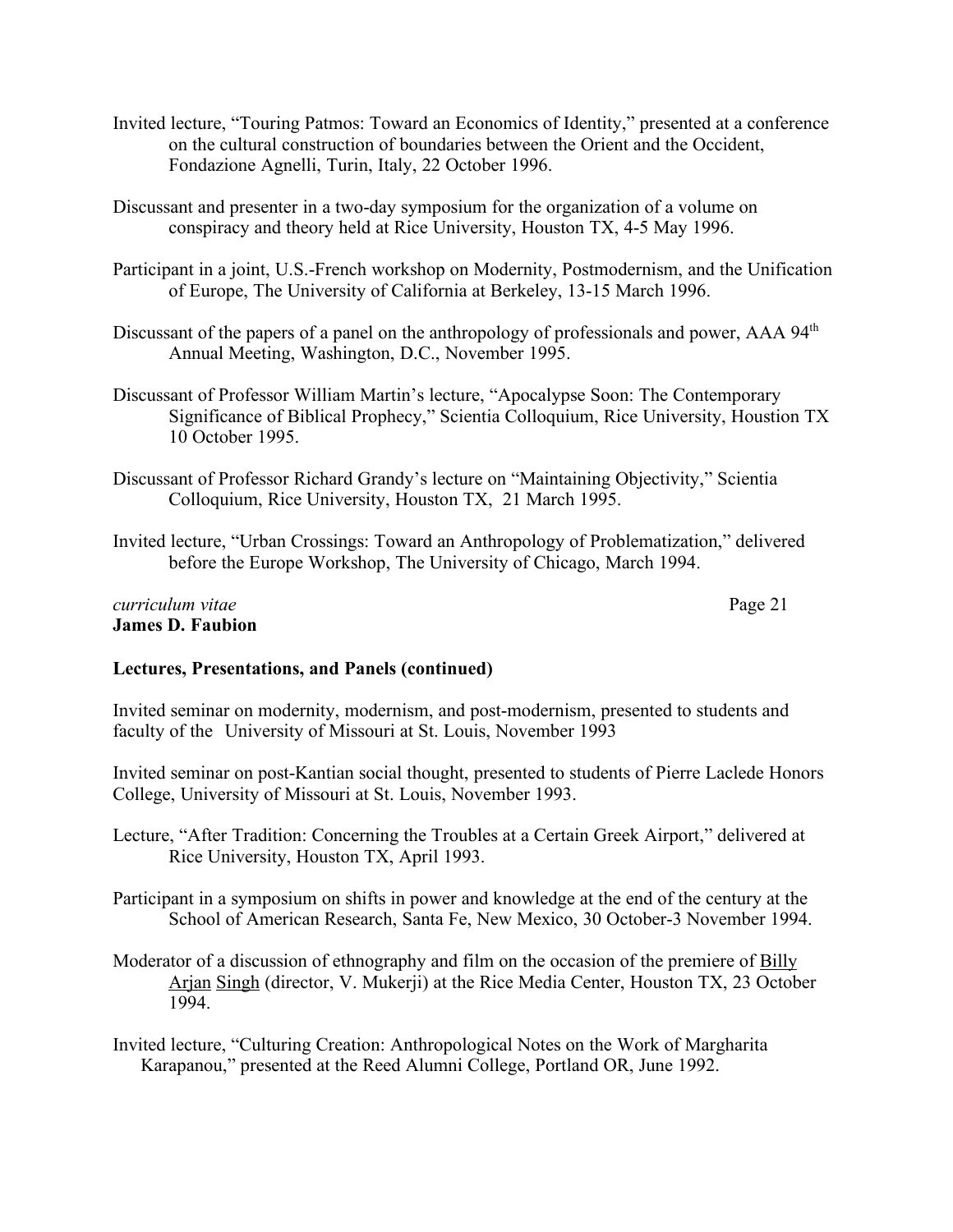- Lecture, "Reversal of Fortune: Participant-Observation in a Post-Colonial Metropolis," presented at the AAA 90<sup>th</sup> Annual Meeting, Chicago, Nov. 1991.
- Invited lecture, "Postmodernism and the Social Sciences," presented to the Seven-College Consortium, at Reed College, Portland OR, October 1990.
- Invited lecture, "After Tradition: Concerning the Troubles at a Certain Greek Airport," presented to the Department of Anthropology, University of Chicago, May 1992.
- Invited lecture, "Absent Ikonostasia: Orthodoxy, History, and the Religiosity of Greece's Cultural Elite," delivered at Reed College, Portland OR, May 1990.
- Moderator of a discussion of tradition and modernity in a symposium on Anthropology and Modernity at U.C., Berkeley, April 1989.

Panelist for seminar on Anthropology and Modernity at U.C., Berkeley, March, 1989.

# **Translations in Preparation**

(with Vera Sideraki) from Demotic Greek, Zigzag Equilibrium: On Crisiology, by Demosthenes Agrafiotis.

# *curriculum vitae* Page 22 **James D. Faubion**

# **Translations**

(with Vera Sideraki) from Demotic Greek, Monogatari II, by Demosthenes Agrafiotis. Los Angeles: Green Integer Books, 2017.

- From Demotic Greek, "Cultural Blindness," by Demosthenes Agrafiotis, in "Greece is Burning," edited by James D. Faubion, Eugenia Georges and Gonda Van Steen. Hot Spots. Cultural Anthropology website, 21 April 2016, http://www.culanth.org/fieldsights/865 greece-is-burning
- (with Fernando Mascareñas), from Portuguese, "Sermon to My Successor,"by Fernando Mascareñas, in Marcus, George, and Fernando Mascareñas, Ocasião: The Marquis and the Anthropologist, A Collaboration (Walnut Creek, Cal.: AltaMira Press, 2005)

# **Professional Memberships and Activities (1999-2020)**

Article Reviewer, American Anthropologist Article Reviewer, American Ethnologist Article Reviewer, Anthropological Theory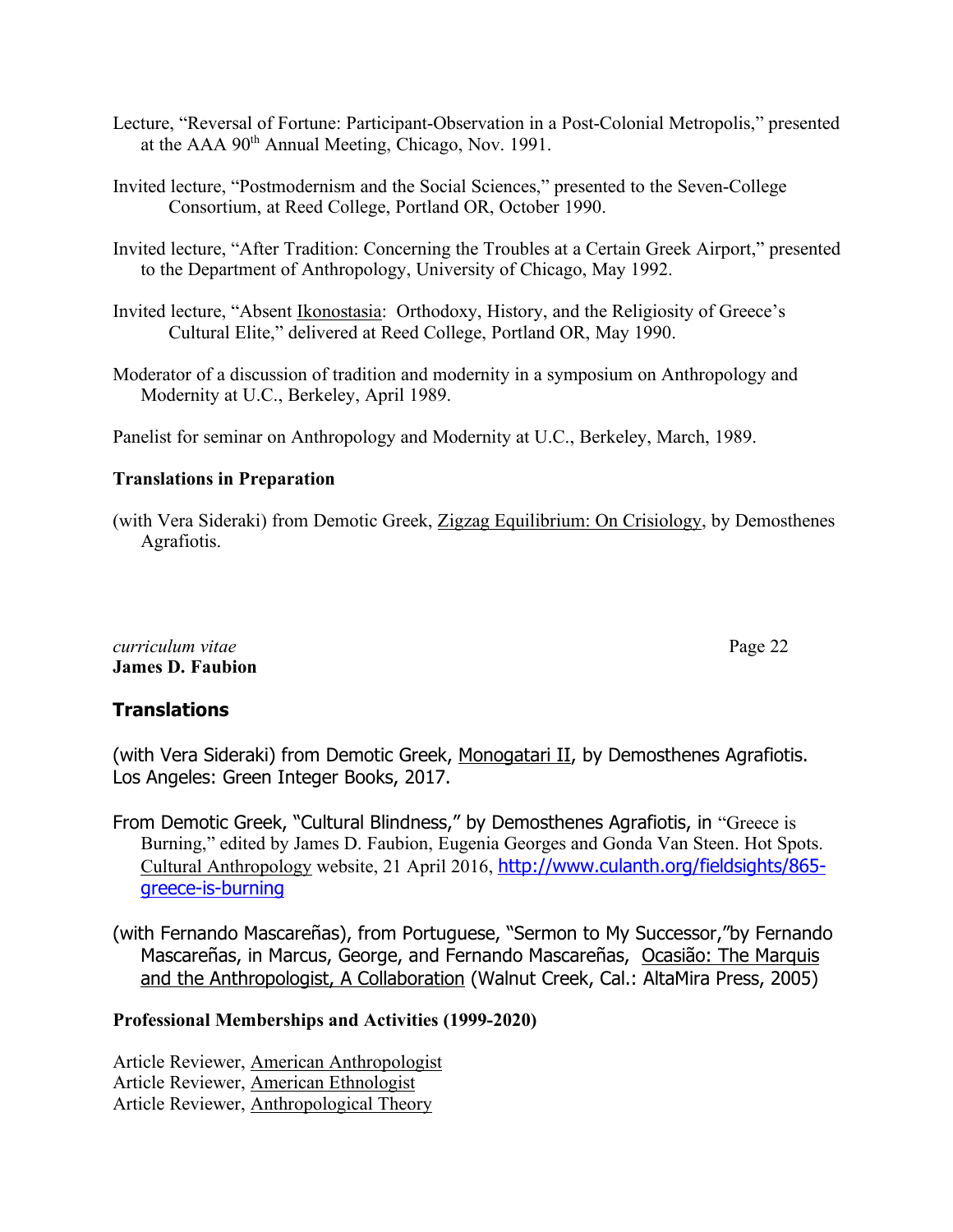Article Reviewer, Anthropology and Humanism Quarterly Article Reviewer, Cultural Anthropology Article Reviewer, Current Anthropology Article Reviewer, Ethnos Article Reviewer, Ethos Article Reviewer, European Journal of Sociology Article Reviewer, Feminist Economics Article Reviewer, HAU Article Reviewer, Human Organization Article Reviewer, GLQ Article Reviewer, International Journal of Foresight and Planning Article Reviewer, International Journal of Social Research Methodology Article Reviewer, Journal of Modern Greek Studies Article Reviewer, Journal of the Royal Anthropological Institute Article Reviewer, Mosaic Article Reviewer, Parrhesia Article Reviewer, JRAI Article Reviewer, Security Dialogue Arricle Reviewer, Social Anthropology/Anthropologie Sociale Article Reviewer, Theory, Culture, Society Article Reviewer, Writing from Below Editorial and Translational Assistant in the preparation of Essential Works of Michel Foucault. Volume 1: Ethics, Subjectivity, and Truth. Edited by Paul Rabinow (New York: The New Press, 1998)

#### *curriculum vitae* Page 23 **James D. Faubion**

# **Professional Memberships and Activities (1999-2020)**

- External examiner of "Wit's End: Disabling Morality and the Ethics of Community," a dissertation presented in partial satisfaction of the Ph.D. in Social Anthropology by Patrick McKearney, University of Cambridge, 18 November 2016.
- External examiner,"Les cultures fragiles: L'UNESCO et la diversité culturelle," a dissertation presented in partial satisfaction of the Ph.D. in Anthropology by Phillip Rousseau, University of Montréal, Canada, and L'Ecole des Hautes Etudes en Sciences Sociales, France, 21 November 2011.
- External examiner of "Incarnations: Exploring the Human Condition through Patrick White's *Voss* and Nikos Kazantzakis' *Captain Michales*," a dissertation presented in partial satisfaction of the Ph.D. in Modern Greek Studies by Jen Harrison, University of Sydney, Australia, July 2004.
- External examiner of "To Drive a Nail into the Terrain of Religion in America: Measuring the Impact of the Promise Keepers," a senior honors thesis defended by Nancy J. Benson-Nicol at Swarthmore College, Swarthmore, Pennsylvania, 23 May 1998.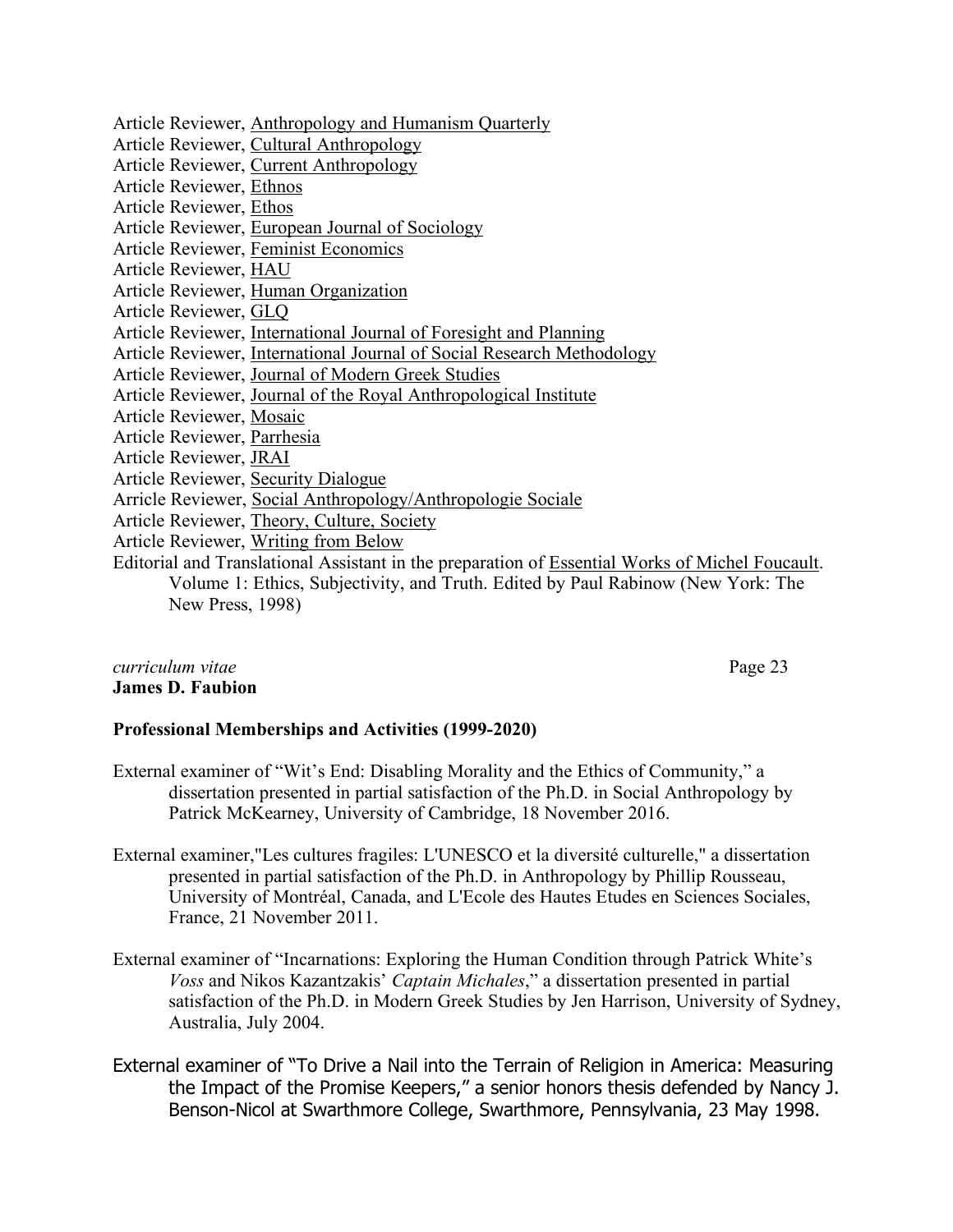- International Scholarly Advisor, for an EU-finded project on "The relocation of transcendence: silence and the sacred nature of the secular in the Baltic," 2017 to the present.
- International Scholarly Advisor for the foundation of an undergraduate minor in anthropology at Birzeit University, Ramallah, Palestine, sponsoreed by the Open Society Foundation, 2014-2016.

Manuscript Reviewer, Berghahn Books Manuscript Reviewer, Blackwell Publishers Manuscript Reviewer, Cambridge University Press Manuscript Reviewer, Fordham University Press Manuscript Reviewer, Duke University Press Manuscript Reviewer, JRAI Manuscript Reviewer, Polity Press Manuscript Reviewer, Princeton University Press Manuscript Reviewer, Rice University Press Manuscript Reviewer, Routledge Manuscript Reviewer, Rowman and Littlefield Publishers Manuscript Reviewer, University of Chicago Press Manuscript Reviewer, University of Wisconsin Press Manuscript Reviewer, Wiley Blackwell Member, American Anthropological Association Member, American Ethnological Society Member, Modern Greek Studies Association *curriculum vitae* Page 24

**James D. Faubion**

Member, Society for the Anthropology of Europe Member, Society for the Anthropology of Religion Proposal Reviewer, Bloomsbury Press Proposal Reviewer, European Research Council Proposal Reviewer, National Science Foundation Proposal Reviewer, Swiss National Science Foundation Proposal Reviewer, Wenner Gren Foundation for Anthropological Research Proposal Reviewer, Social Sciences and Research Council of Canada Series Editor, Alterations, AltaMira Press Tenure Reviewer, Department of Anthropology, Columbia University Tenure Reviewer, Department of Anthropology, Princeton University Tenure Reviewer, Department of Anthropology, Massachusetts Institute of Technology Tenure Reviewer, Department of Italian Studies, University of California, Berkeley Tenure Reviewer, Department of Anthropology, University of North Carolina, Chapel Hill Tenure Reviewer, Department of Philosophy, Brock Univeristy Tenure Reviewer, Department of Science and Technology Studies, Rennselaer Polytechnic Institute Tenure Reviewer, Department of Sociology and Anthropology, University of Houston—Clear Lake